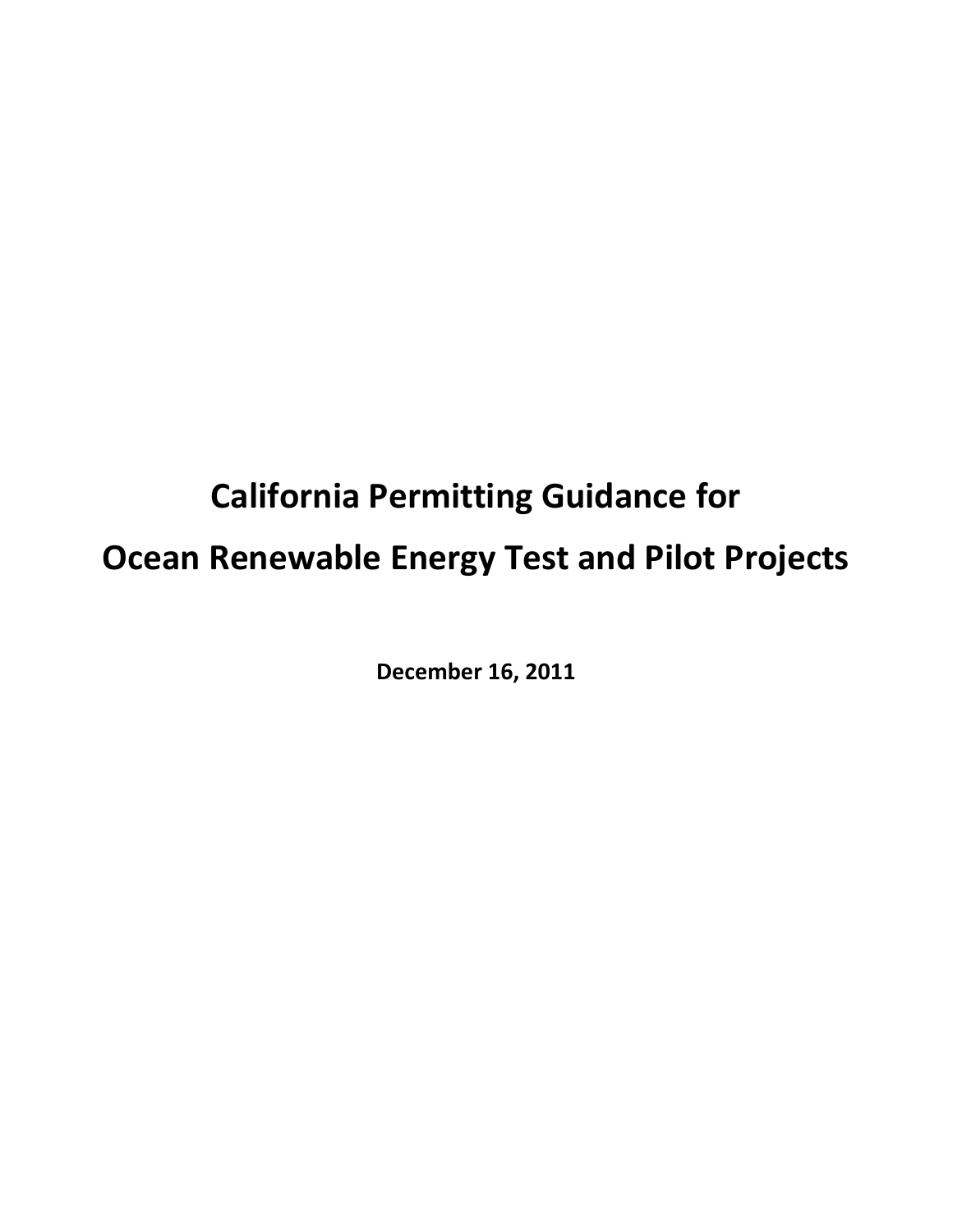### **INTRODUCTION**

The California Ocean Protection Council, in consultation with the California Marine Renewable Energy Working Group, is providing this guidance to support the state's long-term energy and carbon reduction goals, particularly the development of experimental wave, tidal and offshore wind energy technologies.

The purpose of this paper is to provide license and permit processing guidance for early test and pilot hydrokinetic and offshore wind projects located in and adjacent to California marine waters. This guidance can help project proponents prepare for and meet anticipated regulatory requirements by providing a level of certainty about the review and issuance process of state permits for these types of projects.

In particular, this paper identifies several key themes for consideration by the marine renewable energy industry and interested stakeholders:

- California is committed to coordinating permitting processes among its state agencies and established the California Marine Renewable Energy Working Group (Working Group) to facilitate this process.
- Consistent with its Memorandum of Understanding with the Federal Energy Regulatory Commission (FERC), California is also committed to early consultation and coordination with FERC to establish the most efficient permitting process, where feasible.
- The Working Group serves as a central and first point of contact for marine renewable energy project developers. Early consultation with the state agencies can help identify the most efficient pathway for regulatory authorizations and these agencies can inform developers about specific stakeholders, natural resources and/or marine activities that may require project modifications and/or specific consultations.
- Avoiding sensitive areas and using existing infrastructure and information from similar offshore marine structures can make for smoother permit, lease and license processes.
- Virtually all test and pilot projects proposed for California marine waters, no matter how small or temporary, will require at least one permit and/or lease from the State of California. However, phasing development and starting with small-scale test projects may result in an initial shorter and simpler regulatory process, thereby allowing developers to install early stage devices and gather information while pursuing permits and funding needed for the next phase.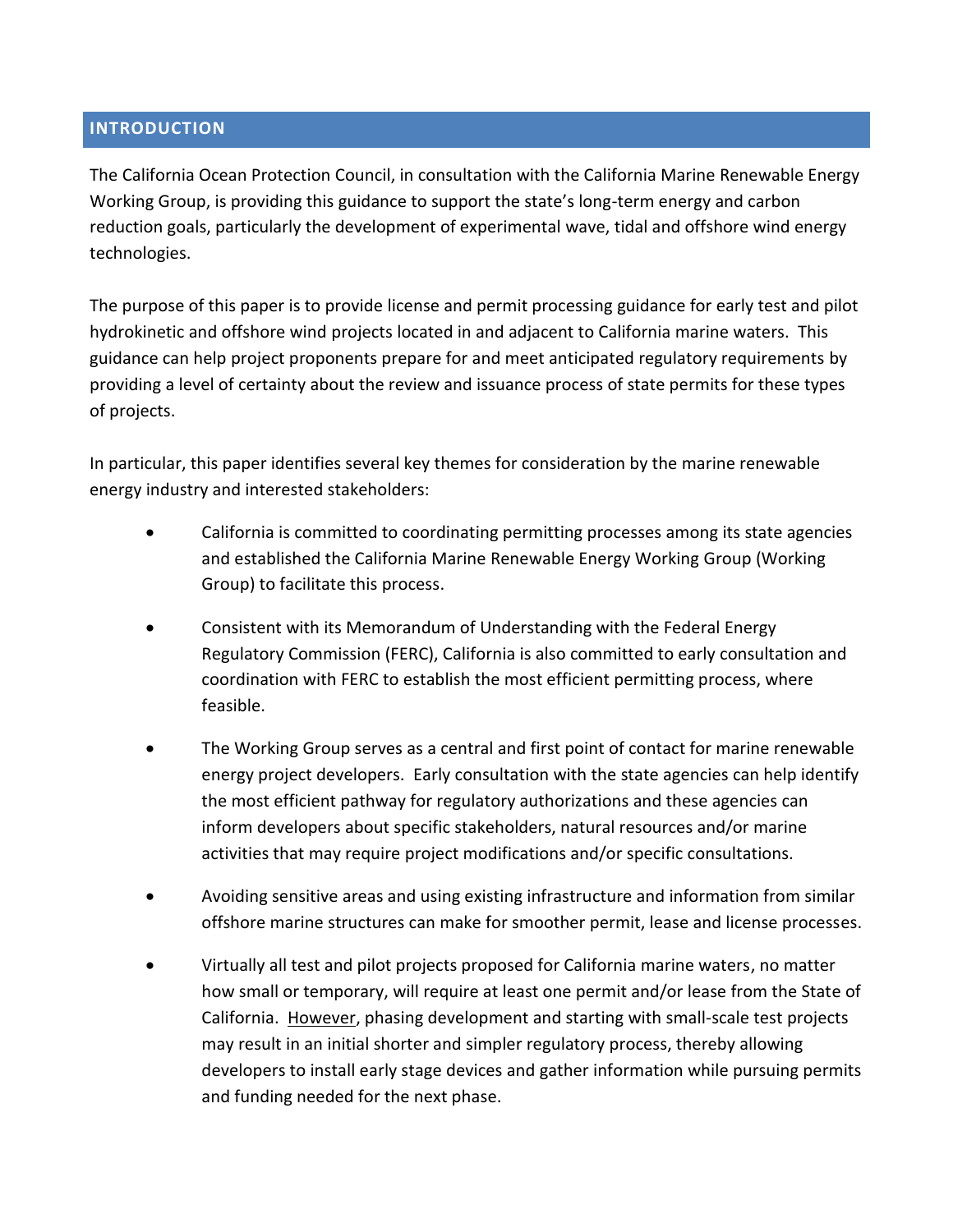#### **BACKGROUND**

California has more than 1,100 miles of coastline, and hydrokinetic and offshore wind technologies are renewable energy technologies that hold promise in contributing to our state's long-term energy and carbon reduction goals. According to the 2011 *Renewable Power in California: Status and Issues* report estimates, California's technical offshore wave and tidal energy potential within state and federal waters is 32,763 megawatts (MW) and the offshore wind technical potential is 75,400 MW.

California agencies recognize that field-testing of marine renewable energy technologies is critical for developers looking to gain traction with investors and secure additional financing to support environmental research and project deployment. Since many of these technologies (especially wave and tidal energy conversion devices) are immature, there are many questions regarding how they will perform, as well as how they will interact with the state's natural resources and other marine-based activities. A phased development approach, beginning with field testing of prototypes and smallscale test and pilot projects, can provide educational opportunities for developers, academic institutions, governmental agencies and others to identify and gather information at a lower financial and environmental risk. Obtaining permits for these small-scale deployments may also be a shorter and less costly process, while serving as a platform for gathering information required for commercial scale development permits and licenses.

In 2010, the California Ocean Protection Council established a California Marine Renewable Energy Working Group (Working Group) with membership from California state agencies that have regulatory jurisdiction and/or policies relevant to marine renewable energy. The Working Group serves as a venue for coordination among state agencies to address regulatory challenges. It also implements the Memorandum of Understanding (MOU) between the Federal Energy Regulatory Commission (FERC), the California Natural Resources Agency, the California Environmental Protection Agency, and the California Public Utilities Commission which calls for California and FERC to coordinate application review schedules, encourage pilot projects prior to commercial development, and coordinate environmental reviews, where possible. A copy of the MOU is attached to this paper as Appendix D.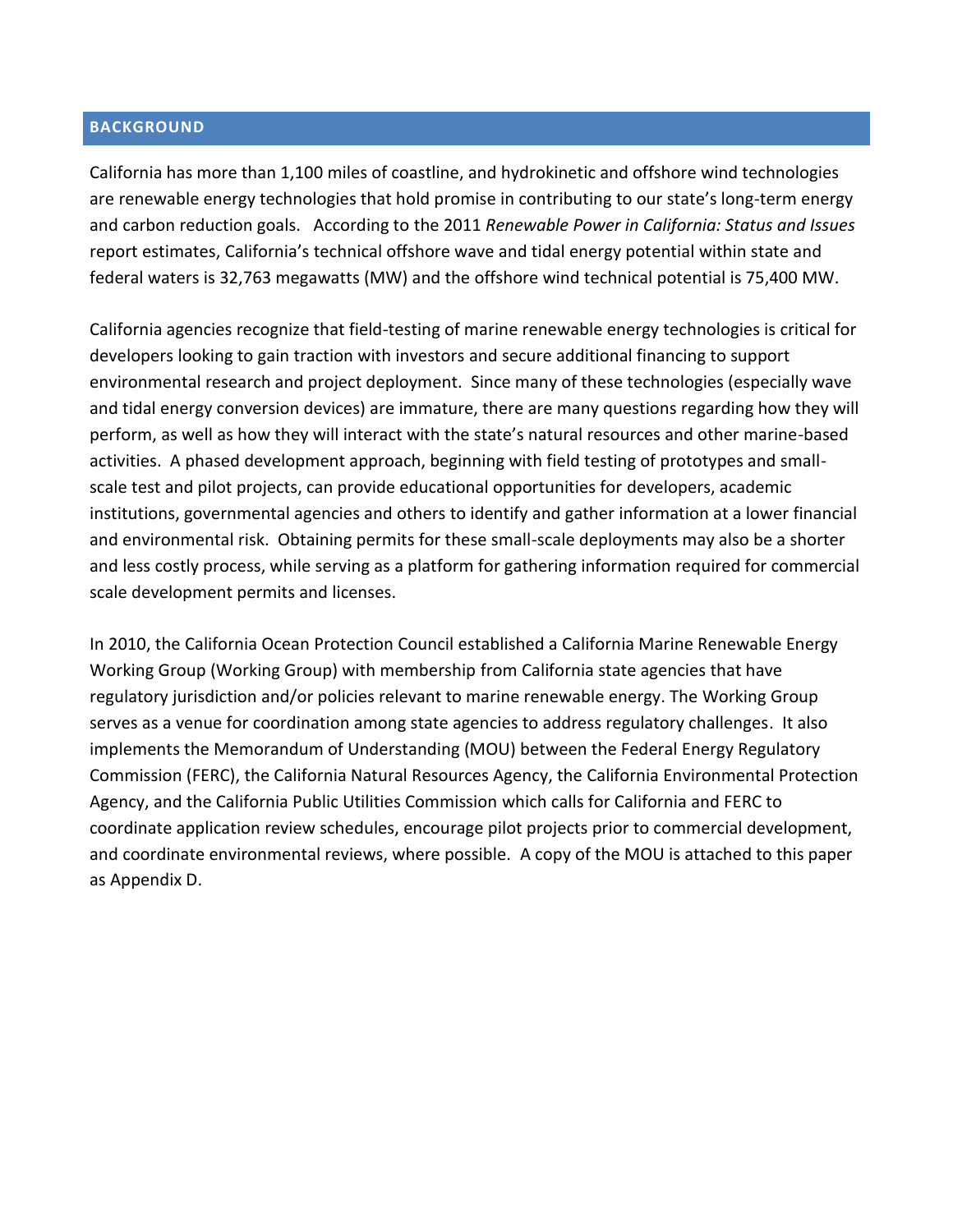### **SCOPE AND PURPOSE**

 $\overline{a}$ 

The purpose of this guidance paper is to explain the process for evaluating and responding to test and pilot marine renewable energy projects.

The paper focuses on the state's jurisdiction over the state's offshore waters (up to 3 nautical miles [nm]), as well as the state's jurisdiction over activities in federal waters, including projects that are located within or adjacent to state waters. A suggested sequence for contacting these agencies and guidance for how their authorities may apply is described in detail to provide applicants with relevant information on how test and pilot projects may be considered in the State of California's permitting processes.

Limited information on federal agencies and required regulatory processes is also included in the guidance paper. To learn more about the federal agencies and obtain information on regulatory, management and planning processes for the entire West Coast of the U.S., see the West Coast Framework resource at: [http://www.advancedh2opower.com/framework/default.aspx.](http://www.advancedh2opower.com/framework/default.aspx) Detailed information and/or project specific requests regarding FERC, the Bureau of Ocean Energy Management, National Marine Fisheries Service, etc. should be obtained directly from those agencies.

Authorizations needed for on-shore energy structures or facilities are not addressed in this guidance document. Projects that propose to have on-shore energy structures or facilities may be required to obtain local coastal land use permits and authorizations as well as the offshore authorizations from state agencies described in this document.<sup>1</sup> These authorizations will involve the coastal land-owner and specific local authorities, so applicants proposing to use or construct on-shore facilities should consult with the Working Group to obtain more detailed information on the regulations that may apply to the proposed on-shore components of the project.

Lastly, this paper does not develop or establish a new rule or new permit system nor does it reflect any agency position or commitment to permit conditions on individual applications. As described in more detail in this document, applicants are advised to consult directly with the agencies to determine specific permits, leases, and licenses required for their project.

 $1$ n some instances, a proposed project may undergo a single, combined review for its local coastal development permit and its state-level coastal development permit.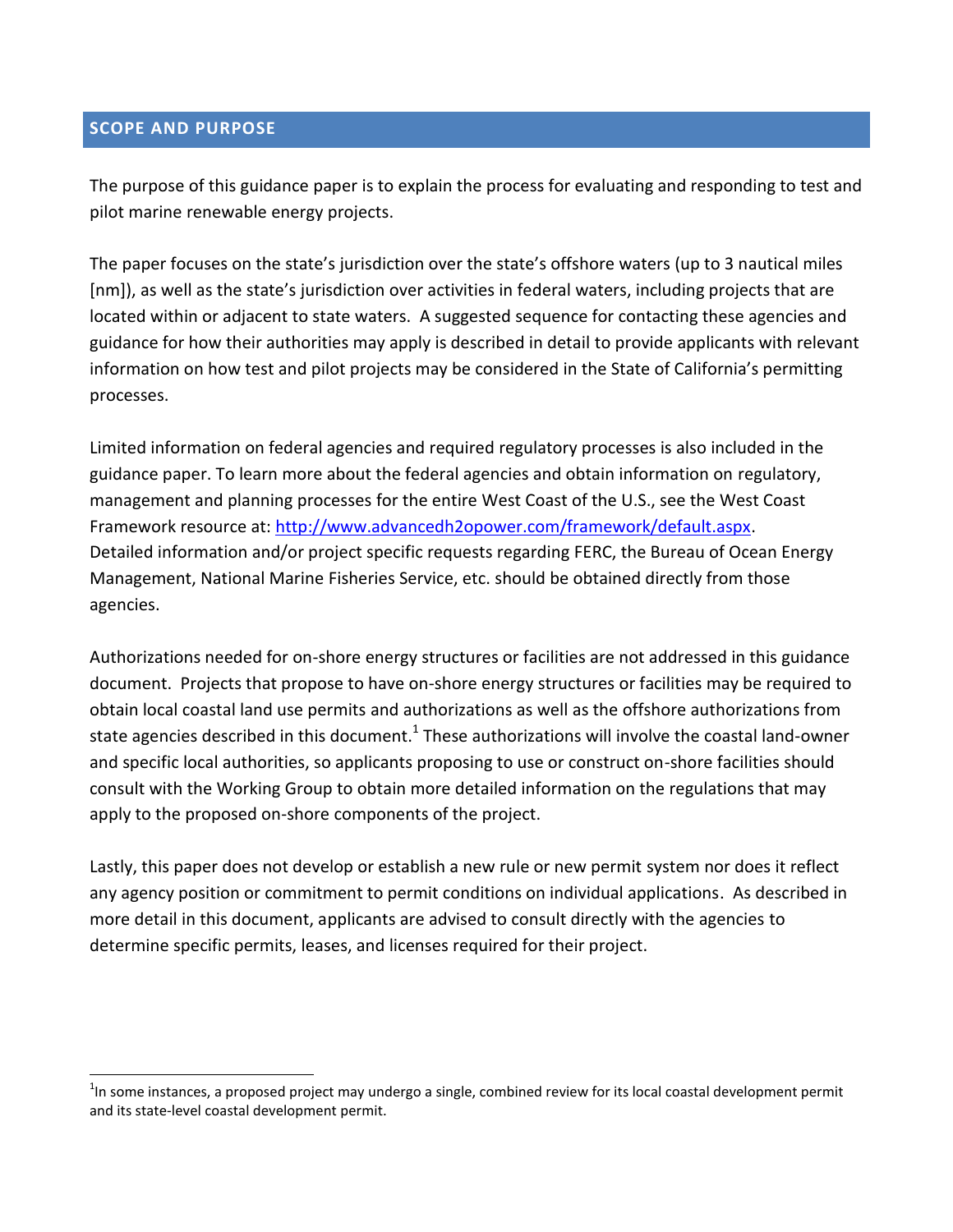#### **DEFINITIONS**

**HYDROKINETIC ENERGY -** Hydrokinetics projects generate electricity from the motion of waves or the unimpounded flow of tides, ocean currents, or inland waterways.<sup>2</sup> This paper will consider primarily wave energy conversion devices; however, much of the discussion of technology attributes and permits applies to tidal, current and offshore wind technologies as well. According to the California Energy Commission and the U.S. Department of Energy, ocean thermal technologies are not expected to be developed in California because necessary thermal gradients are limited to tropical regions (generally between 20 degrees north and 20 degrees south latitudes), and will not be discussed further in this paper. $3$ 

**MARINE RENEWABLE ENERGY -** For the purposes of this paper, marine renewable energy includes wave and tidal energy conversion technologies (hydrokinetic technologies) and offshore wind energy technologies.

**PILOT PROJECTS -** For the purposes of this paper, a pilot hydrokinetic project is defined as a project eligible for a FERC pilot license. The criteria for this pilot license are the following:

- The project must be small in capacity (expected to be equal to or less than 5 MW) and occupy the minimum area commensurate with the technology to be employed;
- The license must be short term;
- The project site must avoid sensitive locations;
- The project applications must contain strict safeguard plans to protect the public and environmental resources;
- The project must be removable and able to shut down on short notice, and will be removed, with site restored, before the end of the license term (unless a new license is granted); and
- The draft application must be in a form sufficient to support environmental analysis and include proposed monitoring plans.

\*\*Pilot projects may transmit and or displace power to on-shore facilities. Authorizations for onshore facilities are not included in this guidance paper. Information on these additional authorizations may be obtained from the Working Group.

 2 Hydrokinetic Projects as defined by the Federal Energy Regulatory Commission.

http://www.ferc.gov/industries/hydropower/gen-info/licensing/hydrokinetics.asp

 $^3$ <http://www.energy.ca.gov/oceanenergy/index.html> and<http://www.nrel.gov/otec/what.html>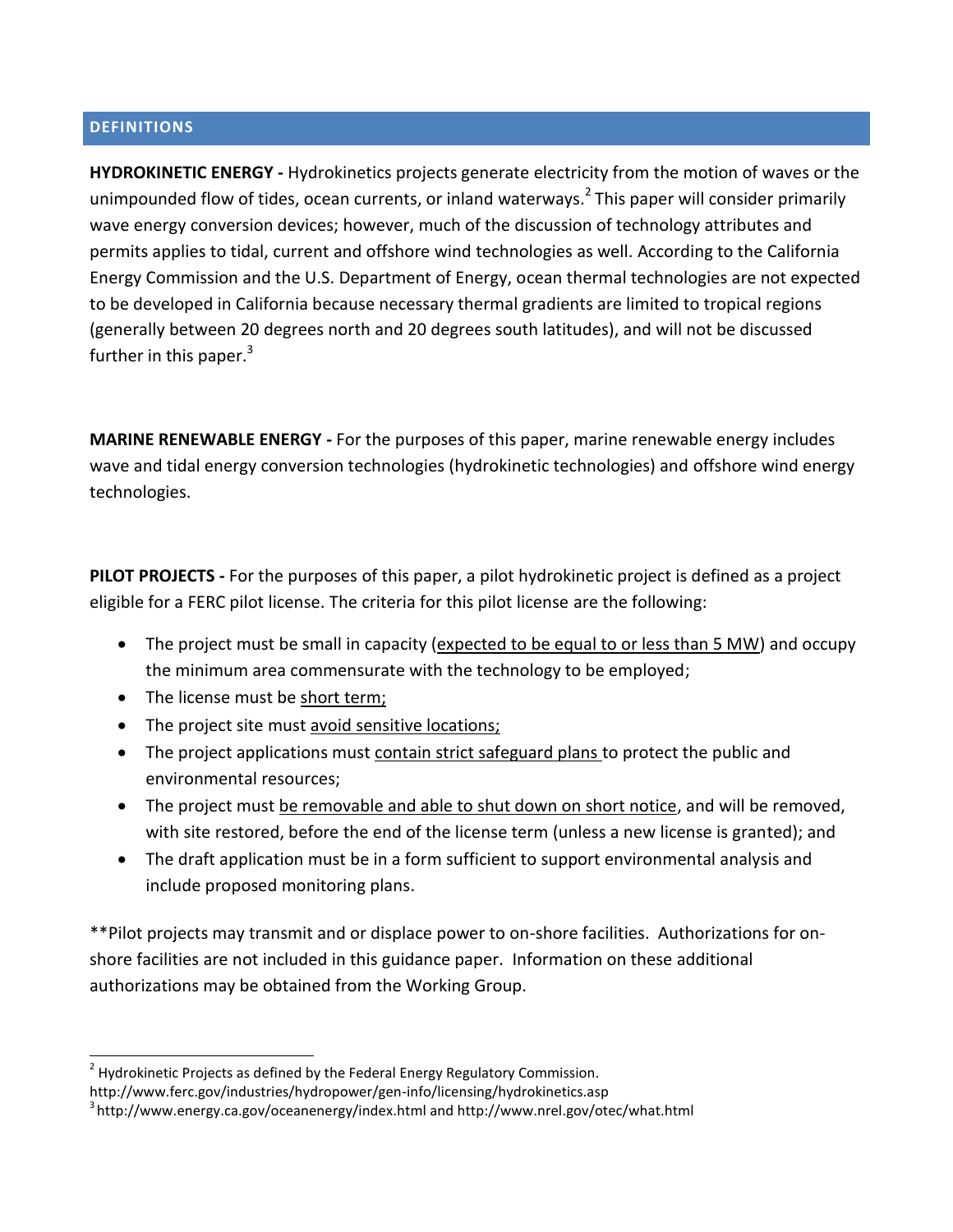**TEST PROJECTS -** For the purposes of this paper, test hydrokinetic projects are defined consistent with the *Verdant* Rule definition of an "experimental hydrokinetic project" that does not require a FERC Pilot License.<sup>4</sup> In *Verdant LLC,* FERC concluded that the experimental deployment of a hydrokinetic device would not need a FERC license if the following conditions applied:

- 1. The technology in question is experimental;
- 2. The proposed facilities are to be utilized for a short period for the purpose of conducting studies necessary to prepare a license application;<sup>5</sup> and
- 3. Power generated from the test project will not be transmitted into, or displace power from, the national electric energy grid.

\*Although a test project may not require a FERC license, the project would still need approval from state agencies.

### **USEFUL SITING CONSIDERATIONS:**

### **San Francisco Bay**

 $\overline{a}$ 

Tidal or wave energy projects that may be deployed within the San Francisco Bay area will require different regulatory authorizations than those deployed in the State's other offshore waters. Applicants looking to deploy devices in the San Francisco Bay Area will require review by the San Francisco Bay Conservation and Development Commission (BCDC) and the California State Lands Commission (SLC) or legislative grantees to confirm that the project area falls within the San Francisco Bay jurisdiction. (Guidance on the BCDC and SLC processes can be found below) All other projects proposed for the state's offshore waters (within 3 nm of the coast) will require review by the SLC and the California Coastal Commission.

### **Examples of Sensitive Areas to Avoid**

Projects sited in the following areas may face restrictions or more complicated permitting/leasing processes due to sensitive habitat and ecosystems:

<sup>&</sup>lt;sup>4</sup> Verdant Declaratory Order-April 2005, July 2005. FERC ruled that the Verdant Power LLC application for a hydrokinetic energy Pilot license was not necessary based on certain criteria. This criteria now defines "test" projects.

 $<sup>5</sup>$  This can be preparation for a FERC pilot or commercial license application.</sup>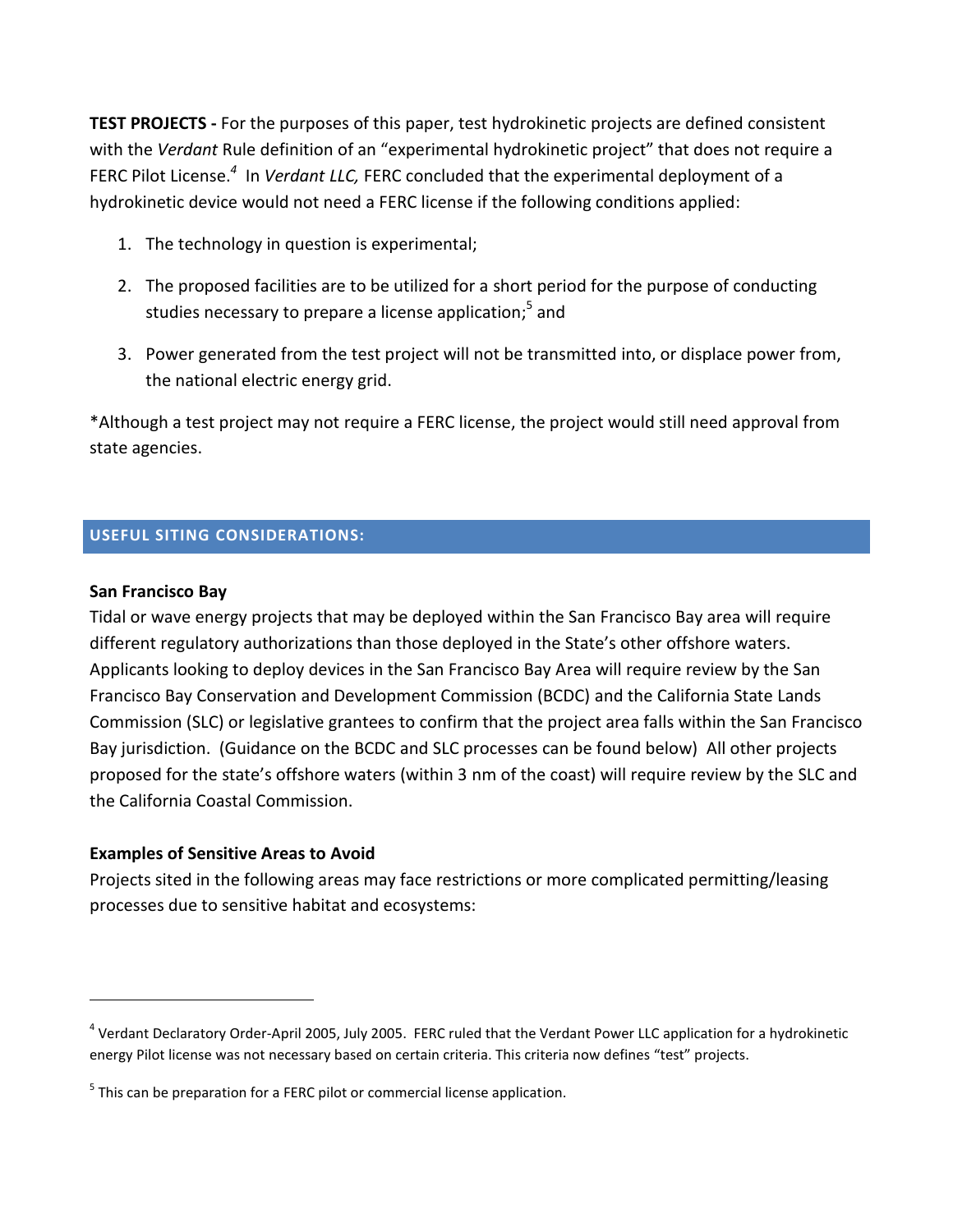- State Marine Protected Areas (MPAs) state marine reserves, marine parks and marine conservation areas
- Kelp beds and rocky reef habitat
- National Marine Sanctuaries
- Areas of Special Biological Significance

### State Marine Protected Areas

California has a network of MPAs with varying designations and allowable uses (marine reserves – not take, marine parks – limited recreational take and marine conservation areas – limited recreational and/or commercial take). Within all MPA designations, it is unlawful to injure, damage, take, or possess any living, geological, or cultural marine resource for commercial or recreational purposes unless specifically authorized. New infrastructure development and its associated take (such as marine renewable energy developments) are therefore prohibited in MPA designations. However, some marine conservation areas incorporate existing infrastructure (pipelines, etc) which are specifically permitted and that could potentially be allowed to be used as part of a hydrokinetic project. For information and maps of these areas, see:<http://www.dfg.ca.gov/mlpa/>

### Kelp Beds and Rocky Reef Habitat

Kelp beds and rocky reef habitats along the coast of California are critical habitats for many important species of invertebrates and fishes. The state's MPAs often encompass these habitats. If not in an MPA, these habitats are likely areas of significant importance to commercial and recreational fishermen. Title 14, California Code of Regulations, designates 87 "Administrative Kelp Beds" for the purposes of managing commercial kelp harvest and these extend from the U.S.A.-Mexico International Boundary to the California-Oregon Boundary.

### National Marine Sanctuaries

Certain California offshore waters area fall within the boundaries of National Marine Sanctuaries. These include the Monterey Bay, the Gulf of the Farallones, the Cordell Bank and the Channel Islands National Marine Sanctuaries. These National Marine Sanctuaries do not have overall restrictions that prohibit hydrokinetic project development within these areas; however, projects proposed for sanctuary areas will require additional oversight and authorization from the National Oceanic and Atmospheric Administration's National Marine Sanctuary offices. More information and maps of these areas can be found here:<http://sanctuaries.noaa.gov/about/westcoast.html>

### Areas of Special Biological Significance

ASBS stands for Area of Special Biological Significance. These are 34 ocean areas monitored and maintained for water quality by the [State Water Resources Control Board](http://www.waterboards.ca.gov/water_issues/programs/ocean/asbs.shtml) because they support an unusual variety of aquatic life, and often host unique individual species. In an ASBS, all waste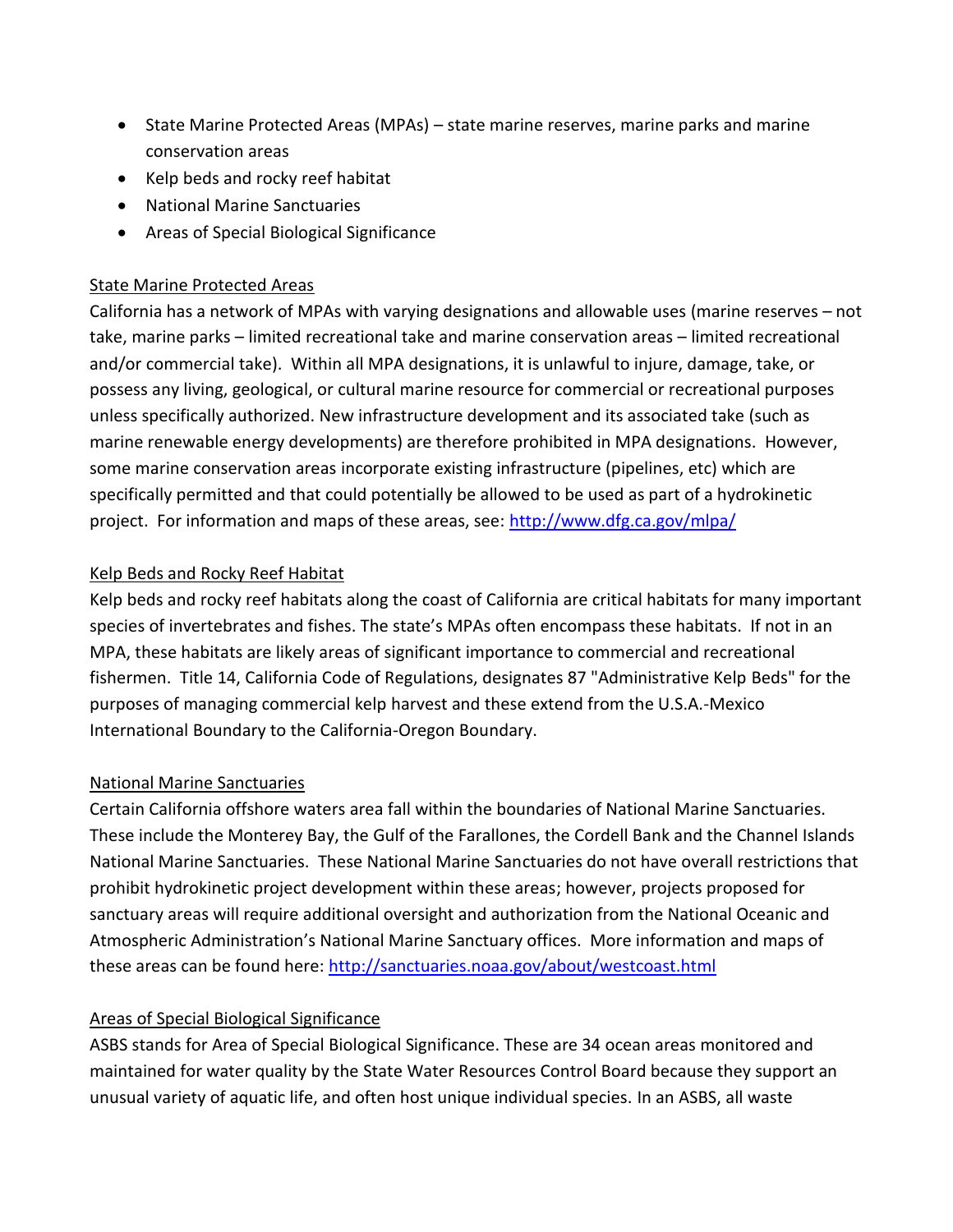discharges are prohibited. Habitat alteration and disturbance is generally considered a form of pollution and should also be avoided in these areas. Therefore, marine renewable energy projects will be prohibited in these areas. Maps and information on ASBS areas can be found here: [http://www.swrcb.ca.gov/water\\_issues/programs/ocean/asbs.shtml](http://www.swrcb.ca.gov/water_issues/programs/ocean/asbs.shtml)

### **Examples of Other Restricted Areas**

Projects sited in the following areas may face restrictions or more complicated permitting/leasing processes due to existing restriction on use of those areas:

- Vessel and shipping lanes
- Military training zones

### Vessel and Shipping Lanes

The U.S. Coast Guard designates shipping lanes for large cargo vessels traveling to and from the state's large ports. These areas experience significant marine vessel traffic and are not likely to be compatible with marine renewable energy sites.

### Military Training Zones

California offshore waters located near military bases may have use restrictions due to military training operations that occur in these areas. Projects proposed for these areas will require additional oversight and authorization from the relevant division of the Department of Defense. Military marine zones include waters off of Vandenberg Air Force Base, Pendleton Marine Corps Base, and Coronado Naval Base.

### **Build on Information from Construction and Monitoring of Other Offshore Structures**

California agencies recognize that developing the marine renewable energy industry involves permitting new and distinctive technologies that differ from traditional offshore industries. Due to a lack of experience with these technologies, regulatory decisions for the first set of hydrokinetic energy projects may be based on less information than the state would normally like to have about a proposed project. However, wave and tidal energy devices have many characteristics and potential environmental impacts similar to more familiar existing technologies. For example, some of these devices use components and materials similar to those of existing in-water structures (such as offshore oil platforms, buoys and power cables). Project proponents and California agencies can draw on studies done for these similar facilities to help gauge the type and extent of expected impacts.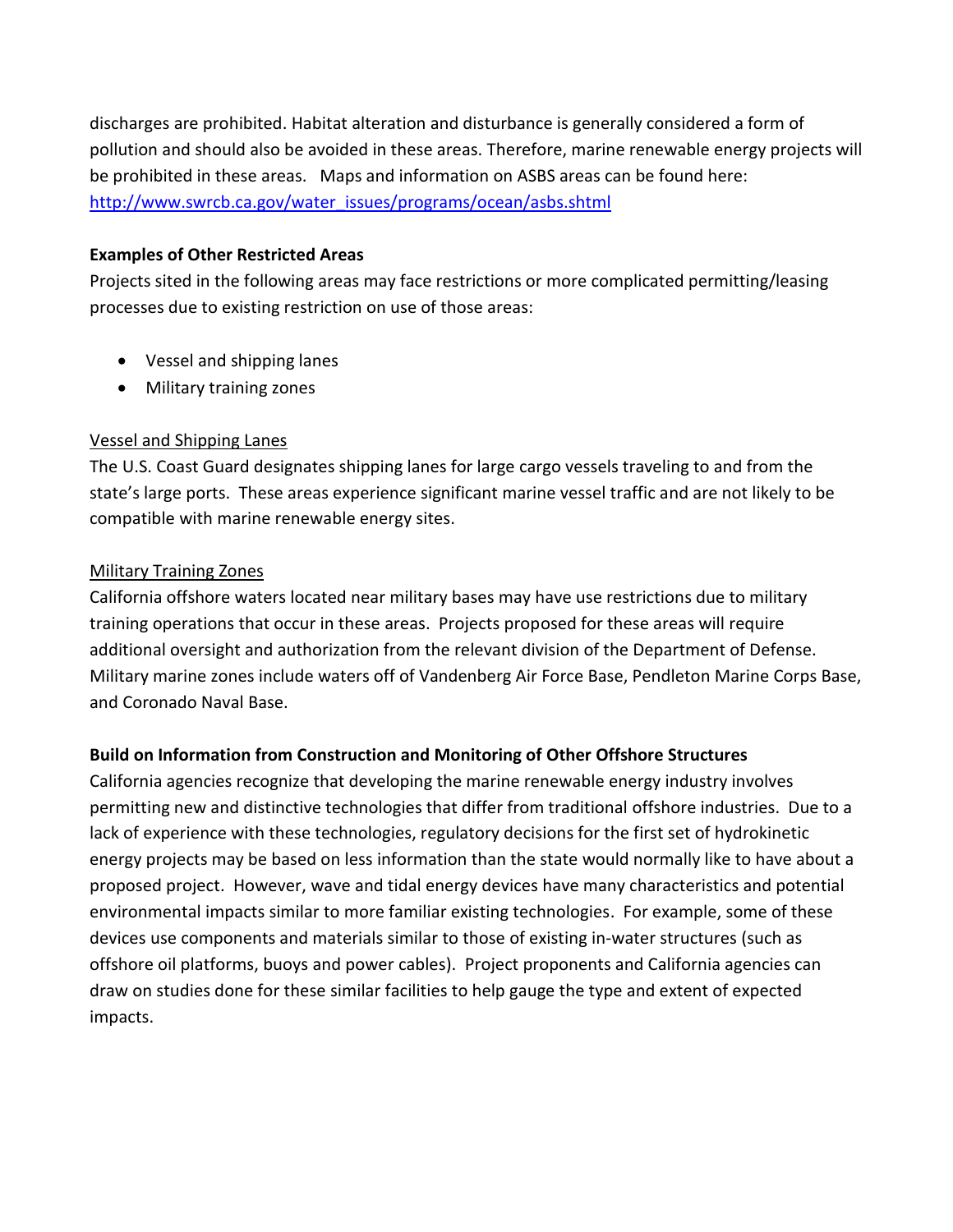### **SUGGESTED PATHWAY FOR STATE AGENCY PERMITS, LEASES AND CONSULTATIONS**

Below is a suggested sequence and guidance for contacting the California agencies and determining the most efficient permitting and leasing path for a test or pilot hydrokinetic project.

- California Marine Renewable Energy Working Group
- California State Lands Commission
- California Coastal Commission or San Francisco Bay Conservation and Development Commission
- California Department of Fish and Game
- California State Water Resources Control Board or Regional Water Quality Control Boards
- California Public Utilities Commission

In addition to the state, the following other agencies or entities may have responsibilities to review and approve deployment of test and/or pilot hydrokinetic devices:

- Federal Energy Regulatory Commission
- Bureau of Ocean Energy Management
- U.S. Army Corps of Engineers
- National Marine Fisheries Service
- U.S. Fish and Wildlife Service
- U.S. Coast Guard
- U.S. Environmental Protection Agency
- Native American Tribes

The following subsections provide more detail about potential permits necessary for a test or pilot marine renewable energy project and the agencies and entities that developers should consult with.

### **OVERVIEW OF CALIFORNIA ENVIRONMENTAL QUALITY ACT COMPLIANCE**

The basic goal of the California Environmental Quality Act (CEQA) [\(Pub. Res. Code §21000](http://ceres.ca.gov/ceqa/stat/) *et seq.*) is for California's public agencies to identify the significant environmental effects of their actions on a range of resource areas, and either avoid or mitigate those significant impacts, where feasible. CEQA is implemented according to the State CEQA Guidelines [\(Cal. Code Regs., tit. 14, §§ 15000-15387\)](http://ceres.ca.gov/ceqa/guidelines/), which are regulations that explain and interpret the CEQA statute. These Guidelines provide objectives, criteria and procedures for the orderly evaluation of projects and the preparation of CEQA environmental review documents. A summary of the CEQA process, as well as links to the statute and regulatory guidelines, can be found at [http://ceres.ca.gov/ceqa/summary.html.](http://ceres.ca.gov/ceqa/summary.html)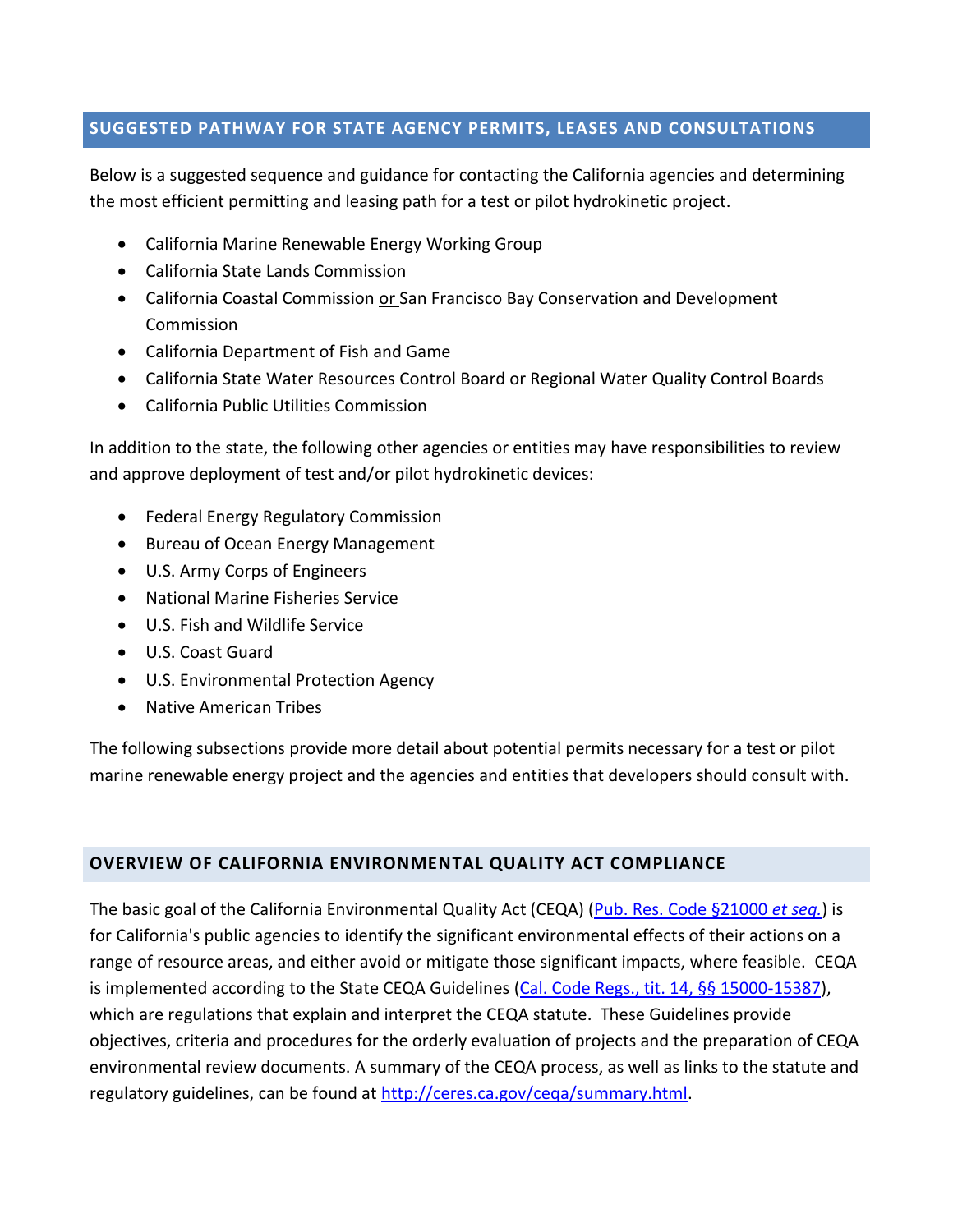The degree of review required for CEQA compliance will depend on the scale or intensity of the project and its potential environmental impacts. The Guidelines identify several classes of projects which have been determined not to have significant effects on the environment and require no CEQA review beyond verification that an exemption fits (Cal. Code Regs., tit. 14, § 15300). Only projects that fall under one of these "categorical exemptions" *and* fail to trigger any of the exceptions, such as location in a sensitive environment, listed in the Guidelines (§ 15300.2) would qualify for an exemption from further CEQA review.

For projects that do not qualify for an exemption, one agency will take the lead in performing a more thorough review of the project's potential impacts. For test and pilot hydrokinetic projects, this "lead agency" will generally be the agency managing the offshore land, either SLC or a local agency, having been granted the land by the Legislature. The lead agency will conduct an Initial Study to determine whether or not the project may have significant impacts, as measured against defined "thresholds of significance." If the Initial Study finds no possibility of this, the lead agency prepares a Negative Declaration (ND) or, if extra measures are required to reduce impacts below significance, a Mitigated Negative Declaration (MND); this document would explain how the impacts identified in the Initial Study do not exceed the thresholds of significance. If there *is* a possibility of significant impacts, the lead agency will prepare an Environmental Impact Report (EIR), which involves a more detailed analysis of the significant impacts and feasible measures that would avoid or reduce the impacts. For any project's approval, CEQA requires that agencies mitigate or avoid the project's significant impacts where it is feasible to do so (Pub. Res. Code §21002.1, subd. (b)).

Note that all state agencies with permitting authority over a project are considered to be "responsible agencies" and as such are required to issue CEQA findings with their permits, certifying that the lead agency's CEQA compliance and analysis were sufficient to inform that agency about project elements subject to that responsible agency's authority. If the responsible agency finds the lead agency's analysis to be inadequate for the responsible agency's review, the responsible agency may require additional CEQA analysis and public review.

### TIMELINE

To ensure transparency of the CEQA review process while avoiding unnecessary delays in project approvals or disapprovals, CEQA defines specific deadlines that agencies and commenters must meet; schedules differ by document type. The time that any specific CEQA review takes will depend on the completeness of information provided by the applicant as well as the availability of past research in the area and of CEQA documents for related projects.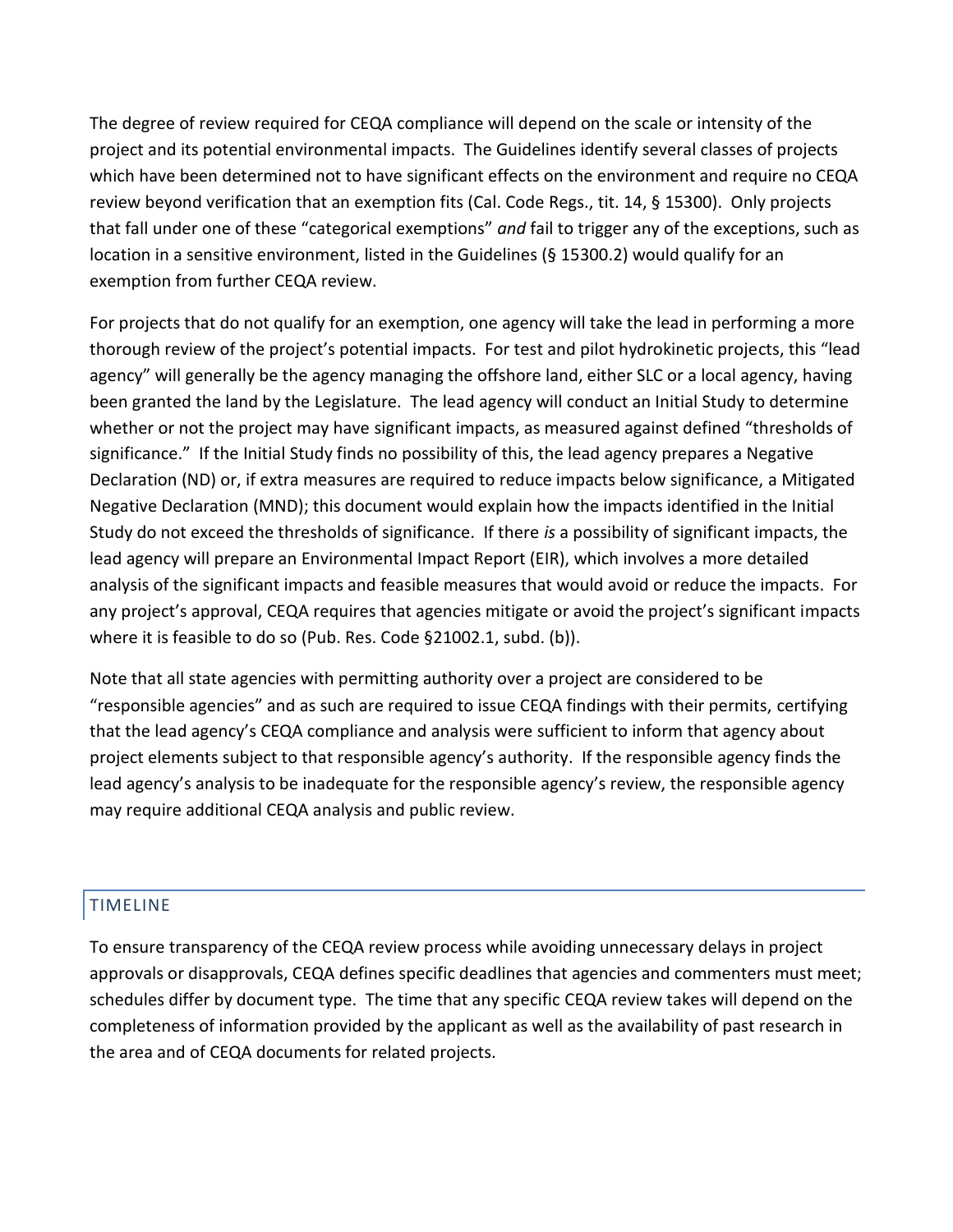### **For a ND or MND:**

The lead agency must consider adoption of the ND or MND within 180 days of accepting the project's application as "complete," and only after a 30-day public review period of the ND or MND.

### **For an EIR:**

The lead agency must consider certification of a Final EIR within one year of accepting the project's application as "complete." Before preparing the Draft EIR, the agency will circulate a Notice of Preparation for a 30-day review to solicit comments from agencies and the public on the proposed scope of the EIR. The lead agency will circulate the Draft EIR, upon completion, for a 45- to 60-day public comment period. Before considering certification of the Final EIR, the agency will respond to the comments received during this latter public review period.

### **For Projects with Federal Involvement:**

The CEQA Guidelines (§ 15110) recognizes that additional time may be required to prepare a combined EIR-Environmental Impact Statement (EIS) or similar document if the project is subject to CEQA and to the National Environmental Policy Act (NEPA; 42 United States Code [U.S.C.] § 4321 et seq.). See Joint CEQA/NEPA Processes below for additional information.

In each case, other agencies will couple their review with that of the lead agency and are required to take action within 180 days of the lead agency's approval or disapproval of the project.

# JOINT CEQA/NEPA PROCESSES

Any federal agency issuing a federal license and/or permit must first conduct an environmental review pursuant to the NEPA.The MOU between the State of California and FERC states that the two entities agree to "coordinate their environmental reviews of any proposed hydrokinetic projects…so that documents prepared by FERC for review under the National Environmental Policy Act may, to the extent practicable and permitted by California law, be used by California to satisfy the requirements of the California Environmental Quality Act." In other words, FERC and/or the Bureau of Ocean Energy Management and California agencies will seek to develop joint CEQA/NEPA processes and documents where feasible to avoid duplication and provide timely environmental review. The CEQA guidelines provide specific instructions on the conduct of joint CEQA/NEPA processes.

**Pilot Projects:** Pilot projects will require a license from FERC. In this case, FERC would conduct an environmental review under NEPA and make a determination before issuing a license.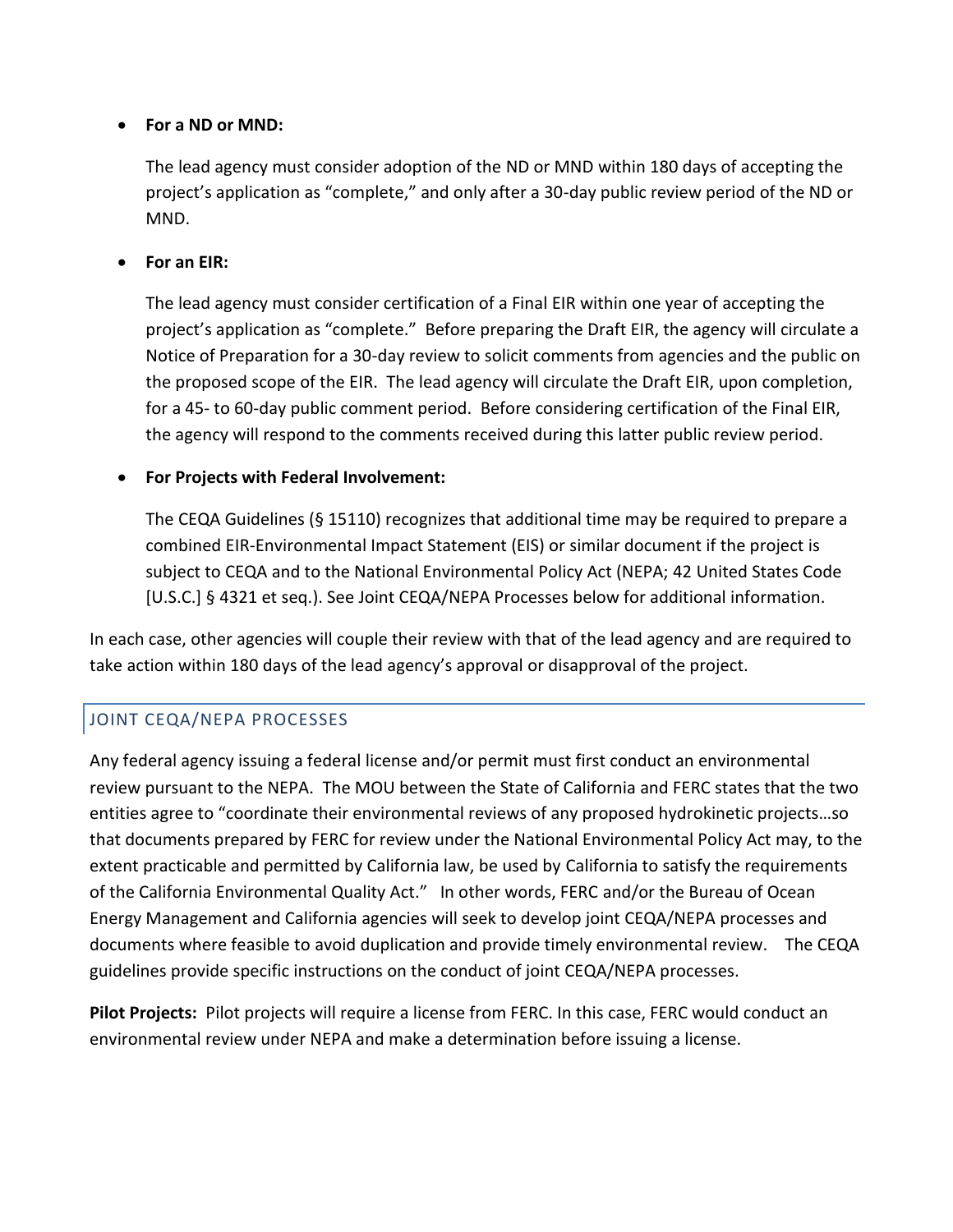**Test Projects:** Test projects may not require a license from FERC. However, for those that have anchoring systems, the project will likely require a permit from the U.S. Army Corps of Engineers, which will then be obligated to conduct a review under NEPA.

### **CALIFORNIA MARINE RENEWABLE ENERGY WORKING GROUP**

The California Marine Renewable Energy Working Group (Working Group) is comprised of the California permitting agencies that will likely have jurisdiction over marine renewable energy developments. The Working Group was established by the California Ocean Protection Council to identify strategies for addressing statewide information gaps important to evaluating marine renewable energy proposals and to improve coordination of state and federal permitting processes, including the development of state-federal agreements.<sup>6</sup> The Working Group meets on a quarterly basis and meetings are frequently attended by federal regulatory agencies and interested stakeholders and academic institutions.

Through early and collaborative engagement, the Working Group can coordinate reviews and share information, thus reducing the overall time and effort expended by project developers in agency consultations. Developers are encouraged to use Working Group meetings to introduce their project and solicit initial feedback on necessary permits, potential regulatory challenges, and key stakeholders to consult.

The Working Group is chaired by the California Ocean Protection Council (OPC) and the California Energy Commission (CEC). Contact OPC staff, Laura Engeman at **lengeman@scc.ca.gov** or CEC staff, Eugenia Laychak at elaychak@energy.state.ca.us about meeting schedules.

### **CALIFORNIA STATE LANDS COMMISSION**

### RELEVANT AUTHORITY:

 $\overline{a}$ 

The State Lands Commission (SLC) is the primary State of California land manager for state marine waters and has the authority to lease state lands for uses that are consistent with the "public trust" protections involving navigable waterways.

<sup>&</sup>lt;sup>6</sup> The Working Group developed a Memorandum of Understanding between California and the Federal Energy Regulatory Commission to develop a procedure for coordinated and efficient review of proposed hydrokinetic projects that is responsive to environmental, economic, and cultural concerns, while providing a timely and predictable means for developers of such projects to seek necessary state and federal approvals. (See appendix D for the MOU).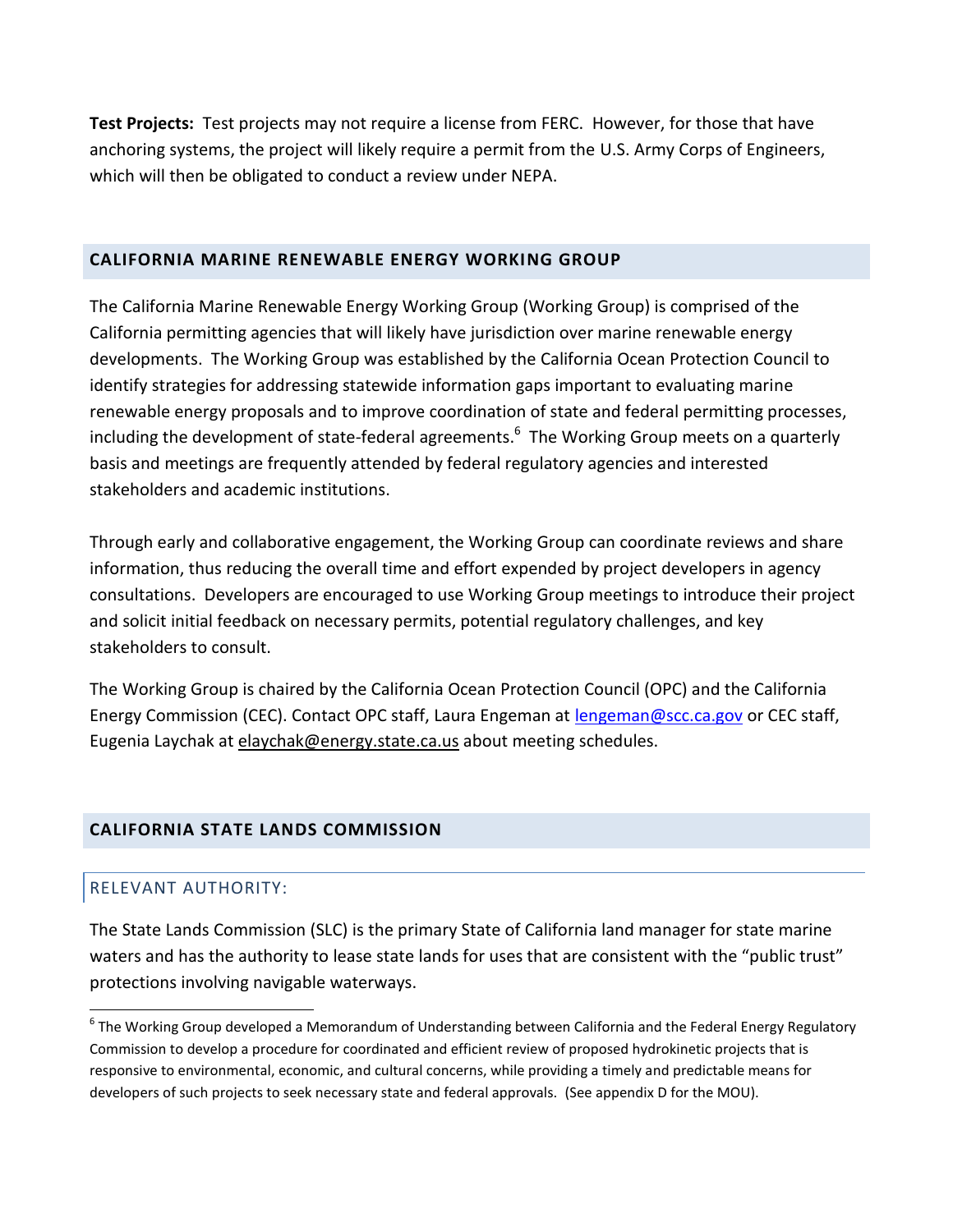As general background, the State of California acquired sovereign ownership of all tidelands and submerged lands and beds of navigable lakes and other waterways upon its admission to the United States in 1850. On tidal waterways, the State's sovereign fee ownership extends landward to the mean high tide line, except for areas of fill or artificial accretion or where the boundary has been fixed by agreement or a court. By statute, the California Legislature granted certain of these sovereign lands in trust to 85 cities, counties, and harbor districts. The lands are known as "granted lands," and include the major ports of Los Angeles, Long Beach, San Diego, San Francisco, Oakland, Richmond, Benicia and Eureka. SLC staff monitors the granted lands to ensure compliance with the terms of the statutory grants, the California Constitution and the Public Trust Doctrine; however, land use permissions and CEQA determinations for projects on these granted lands would come from the grantees and not the SLC.

In summary, the SLC has jurisdiction and management authority over all ungranted tidelands, submerged lands, and the beds of navigable lakes and waterways, and holds certain residual and review authority for tidelands and submerged lands legislatively granted in trust to local jurisdictions (Pub. Resources Code, §§ 6301, 6306). All of these tidelands and submerged lands, granted or ungranted, as well as navigable lakes and waterways, are subject to the protections of the Common Law Public Trust and, in deciding to grant leases or permits, the SLC will evaluate whether or not a proposed project is consistent with the Public Trust Doctrine. Although courts have recognized that the Public Trust Doctrine is flexible and that it includes water-related public serving and recreational uses, as well as environmental protection, open space, and preservation of scenic areas, the overarching principle of the Public Trust Doctrine is that trust lands and trust assets belong to the statewide public and are to be used to benefit the statewide public rather than for local community or municipal purposes. For more detailed information on the history of the Public Trust and its application today, please see the presentation developed by SLC staff at [http://www.slc.ca.gov/Misc\\_Pages/Public\\_Trust/Public\\_Trust.pdf,](http://www.slc.ca.gov/Misc_Pages/Public_Trust/Public_Trust.pdf) as well as the SLC's Public Trust Policy at [http://www.slc.ca.gov/policy\\_statements/public\\_trust/public\\_trust\\_policy.pdf.](http://www.slc.ca.gov/policy_statements/public_trust/public_trust_policy.pdf)

With regards to renewable energy development, the SLC recognizes the threat that climate change and elevated greenhouse gas emissions present to California and its residents and encourages the submission of applications for use of state lands for clean renewable energy generation and transmission. In October 2008, the SLC approved a resolution supporting conscientious renewable energy development on State school lands (see the resolution on the SLC's website at [http://www.slc.ca.gov/Renewable\\_Energy/Documents/Resolution.pdf\)](http://www.slc.ca.gov/Renewable_Energy/Documents/Resolution.pdf). In February 2011, the SLC joined other state agencies in an MOU, committing to coordination with other agencies to streamline permitting and thus encourage renewable energy development (see the staff report for the MOU at [http://archives.slc.ca.gov/Meeting\\_Summaries/2011\\_Documents/02-08-](http://archives.slc.ca.gov/Meeting_Summaries/2011_Documents/02-08-11/Items_and_Exhibits/C35.pdf) 11/Items and Exhibits/C35.pdf).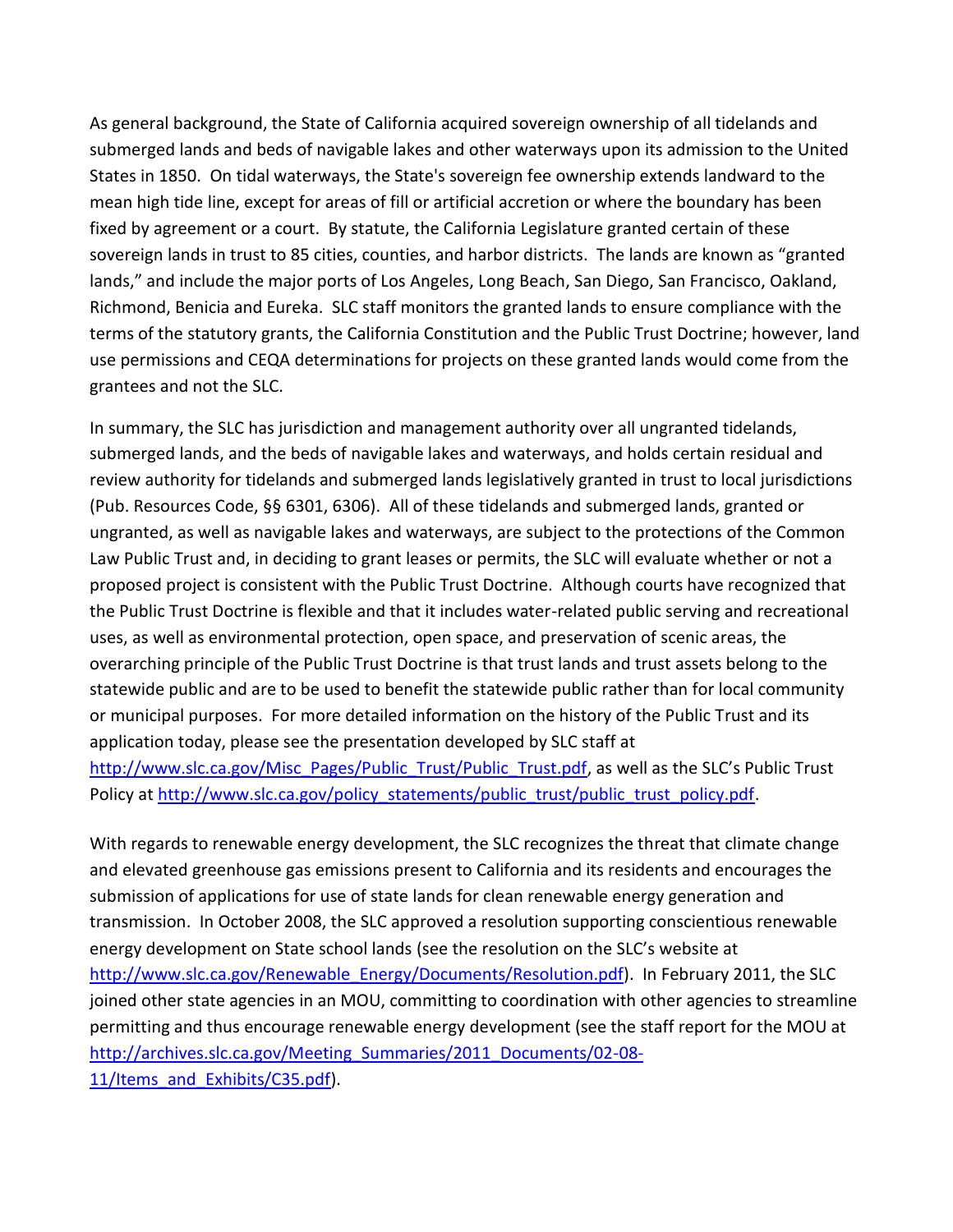### RELEVANT REGULATORY LEASE AND REVIEW**:**

#### **State Tidelands Lease**

Any test or pilot marine renewable energy project proposed for California's state waters, except those on legislatively granted lands (see discussion in "Relevant Authority" above), will be required to obtain a lease from the SLC for use of State sovereign lands. After deciding on a specific area for the proposed project, the project proponent should contact SLC staff, who can determine whether the project would occupy State sovereign lands under the jurisdiction of the SLC or granted lands under the management of a legislative grantee. Uses of sovereign lands may include, but are not limited to, structures on sovereign lands such as device-anchoring on sovereign lands. After a determination of jurisdiction, SLC staff will also identify the type of lease or approval that would be required. For projects on State sovereign lands, the SLC will act as the lead agency in the project's CEQA review; consequently, applicants should submit an application to SLC early on, as the application and CEQA review processes described in this guidance document can sometimes be one of the lengthier project reviews.

Applicants must complete and submit to the SLC all sections of the SLC application (available at [http://www.slc.ca.gov/Online\\_Forms/Surface\\_Leasing\\_Application\\_Home\\_Page.html\)](http://www.slc.ca.gov/Online_Forms/Surface_Leasing_Application_Home_Page.html), along with an application processing fee and minimum expense deposit. The SLC is required to recover all costs associated with processing the lease application. In addition, if the SLC is the Lead Agency, applicants will be required to reimburse the SLC for the costs of preparation of the environmental documentation for the project. Upon receipt of the application and its associated fees, the applicant will receive a reimbursement agreement providing an estimate of all anticipated costs. Processing costs and environmental fees are calculated based on actual or estimated costs plus proportional overhead. If the deposit amount is less than those costs, the applicant will be required to submit additional costs within the allowable time period. If the deposit amount is more than these costs, the applicant will be refunded the difference. An executed reimbursement agreement to cover the SLC staff cost to process the application is required as part of a complete application.

As soon as the application is accepted as complete, SLC staff will take all steps necessary to process the application, including but not limited to title work, land descriptions, appraisals, engineering and environmental review. Applicants may need to provide supplemental information and/or additional clarification as the application process progresses as required by law and the SLC's application requirements.

In some cases, the terms and conditions of a SLC lease are subject to negotiation on a case-by-case basis based on relevant facts. Once the terms and conditions have been agreed to and the lease has been executed by the applicant, SLC staff will place the item on the agenda for consideration by the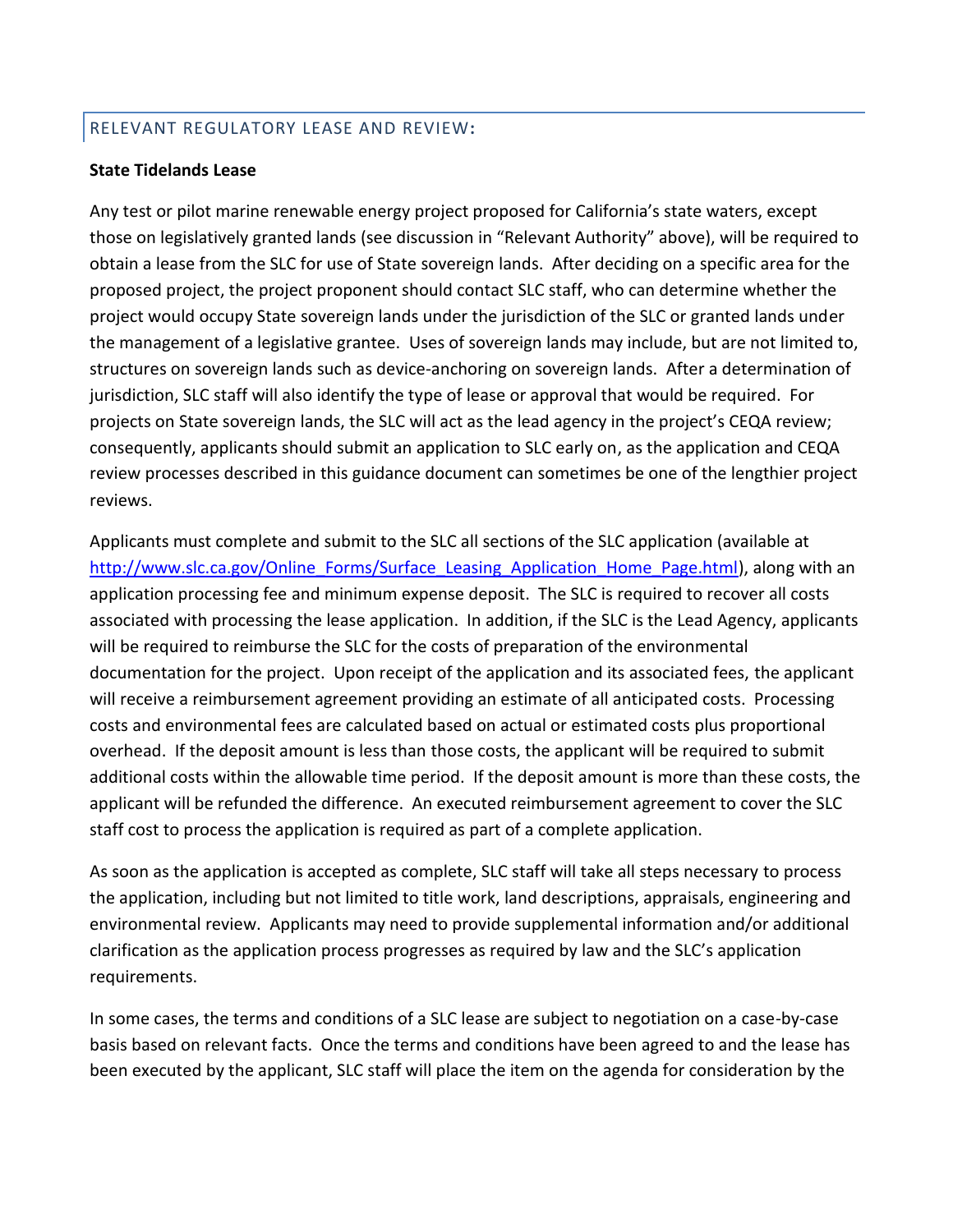SLC at a regularly-scheduled meeting. Items to be considered by the SLC must be finalized at least one month prior to the scheduled meeting.

The SLC is under no obligation to approve any application submitted to it. The SLC may approve, condition, or deny any application.

For further information on submitting a surface lease application, please go to the SLC's website at <http://www.slc.ca.gov/> or contact the SLC's Land Management Division at (916) 574-1940.

# SPECIFIC PROVISIONS RELEVANT TO A TEST/PILOT MARINE RENEWABLE ENERGY PROJECT:

### For **TEST** projects:

Generally, the SLC will not charge royalty fees because these types of projects will not generate a profit from the energy they produce; however, the SLC has broad discretion in all aspects of leasing, including the most appropriate method or amount of rental and how rental should be adjusted during the term of the lease. Therefore, the SLC may still charge a rent, based on the location and size of the project area on sovereign land. In addition, the SLC will determine if bonding and insurance should be required and in what amounts. The lease may include provisions for construction, engineering, monitoring and restoration of the lease premises at the expiration of the lease.

### TIMELINE

The SLC application process, particularly for projects that require the SLC staff as lead agency to prepare and circulate for public review a ND, MND or EIR, can take from a few months to a year, depending on the type of CEQA or joint CEQA/NEPA document and the complexity of the project. Further details on the application timeline and deadlines are provided in the application packet available on the SLC website.

### **CALIFORNIA COASTAL COMMISSION**

### RELEVANT AUTHORITY

The California Coastal Commission (CCC), in partnership with coastal cities and counties, plans and regulates the use of land and water in the coastal zone under the [California Coastal Act.](http://www.coastal.ca.gov/coastact.pdf) In California, the coastal zone extends seaward to the state's outer limit of jurisdiction (approximately three nautical miles) and inland to the point designated on the maps adopted by California's legislature.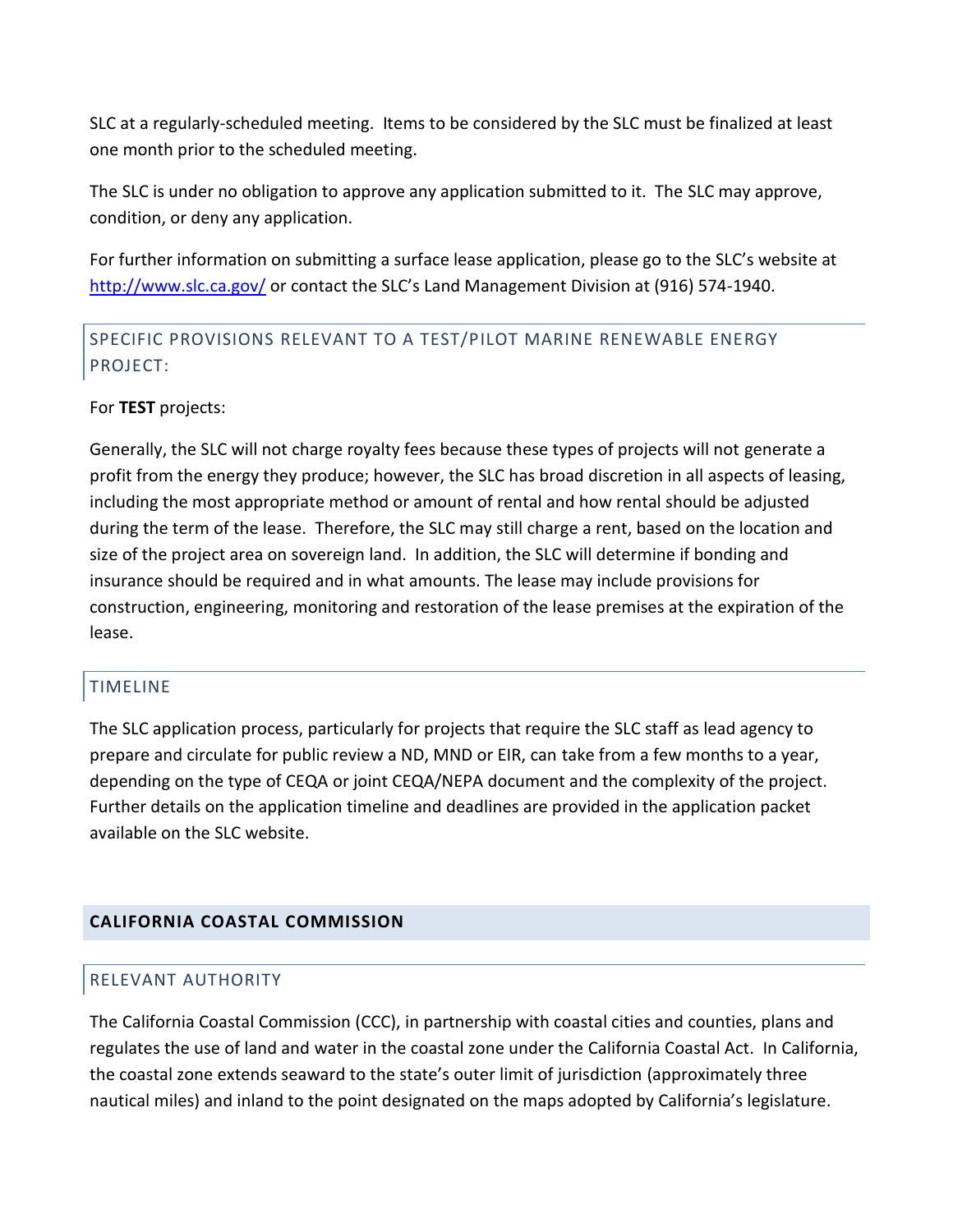### RELEVANT REGULATORY PERMIT AND REVIEW**:**

### **Coastal Development Permit**

The CCC issues Coastal Development Permits for offshore activities and certain specified lands (e.g., tidelands and public trust lands) except for activities in the San Francisco Bay, where coastal development permits would be in areas administered by the San Francisco Bay Conservation and Development Commission.

Coastal Development Permit Applications will likely require copies of any environmental documentation prepared for the project (CEQA reports) and verification of all other permits, permissions or approvals applied for or granted by local, state or federal agencies. Other information needed as part of an application submittal will vary based on the particular design and location of a proposed project. Although this application may be submitted after other permits are acquired, it is recommended that all project applicants consult very early with the CCC on the documentation to be required with the application, as well as to identify key stakeholders that should be consulted. Application forms, permit fees, and other guidance are available on the CCC's website at <http://www.coastal.ca.gov/cdp/cdp-forms.html>

### **Federal Coastal Zone Consistency**

Section 307 of the federal Coastal Zone Management Act A requires that federally licensed or permitted activities be consistent with state coastal management policies. The CCC conducts this *federal consistency review* process for federal activities or for projects that affect the coastal zone (other than within San Francisco Bay) and that need federal permits and licenses. For example, test and Pilot hydrokinetic projects that require a §10 Rivers and Harbors Act Permit, a § 404 Permit, a Nationwide Permit, or a FERC license will require a consistency review. When projects also need a Coastal Development Permit, the federal consistency review is generally done concurrently with permit review. The applicant is to provide the CCC with a copy of its consistency statement along with necessary data and information so that the CCC can concur or object to the certification. Federal agencies cannot issue their license or permit until the CCC has either concurred with the certification or has waived the need for consistency. The CCC staff can assist the applicant in preparing for consistency review, and additional information is available on the CCC's website at http://www.coastal.ca.gov/fedcd/fedcndx.html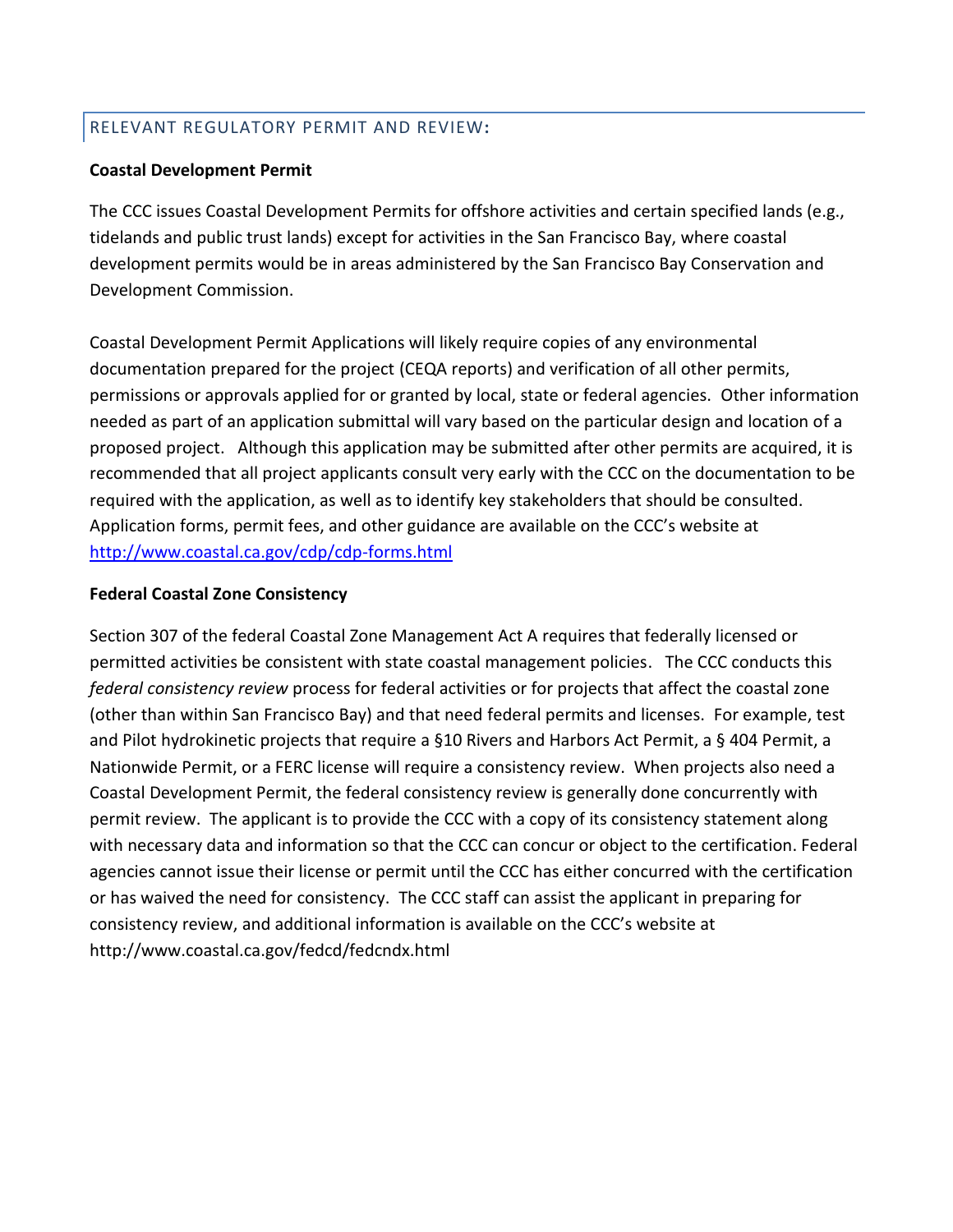# SPECIFIC PROVISIONS RELEVANT TO A TEST/PILOT MARINE RENEWABLE ENERGY PROJECT:

Applicants for test and pilot projects in coastal waters (other than San Francisco Bay) are required to apply to the CCC for a Coastal Development Permit. Applications should include a detailed description of the proposed project, including the type, number, and specific design characteristics of the devices, and a description of the proposed location and its environmental features, including the types of habitat and species present as well as other coastal uses that occur there (e.g., navigation, recreation, fishing, etc.). For projects that are very small and short-term, that have no potential for adverse effects, either individually or cumulatively, on coastal resources, and that are consistent with the Chapter 3 policies of the Coastal Act, the CCC may consider approving a "*de minimis*" waiver. Waivers have been issued by the CCC for temporary and very small scientific observation instruments.

### TIMELINE

The time needed to complete a CDP review process varies based on the type and amount of information needed about a particular proposed project, the project's complexity and its potential effects on coastal resources, and the level of coordination with other permit review processes. Once the CDP application is complete and the CCC staff has the necessary information about a project, they have 49 days to schedule an application for a decision at a public meeting. CCC staff prepares a report for the CCC that includes a recommended decision and conditions meant to ensure the project meets Coastal Act requirements. The recommendation is then considered at one of the monthly public hearings the CCC holds at different locations around the state.

### **SAN FRANCISCO BAY CONSERVATION AND DEVELOPMENT COMMISSION**

### RELEVANT AUTHORITY

The San Francisco Bay Conservation and Development Commission (BCDC) was created by the California Legislature in 1965 to protect and regulate the land and water in the San Francisco Bay Area. BCDC is also responsible for administering the federal Coastal Zone Management Act within the San Francisco Bay segment of the California coastal zone to ensure that federal activities reflect Commission policies.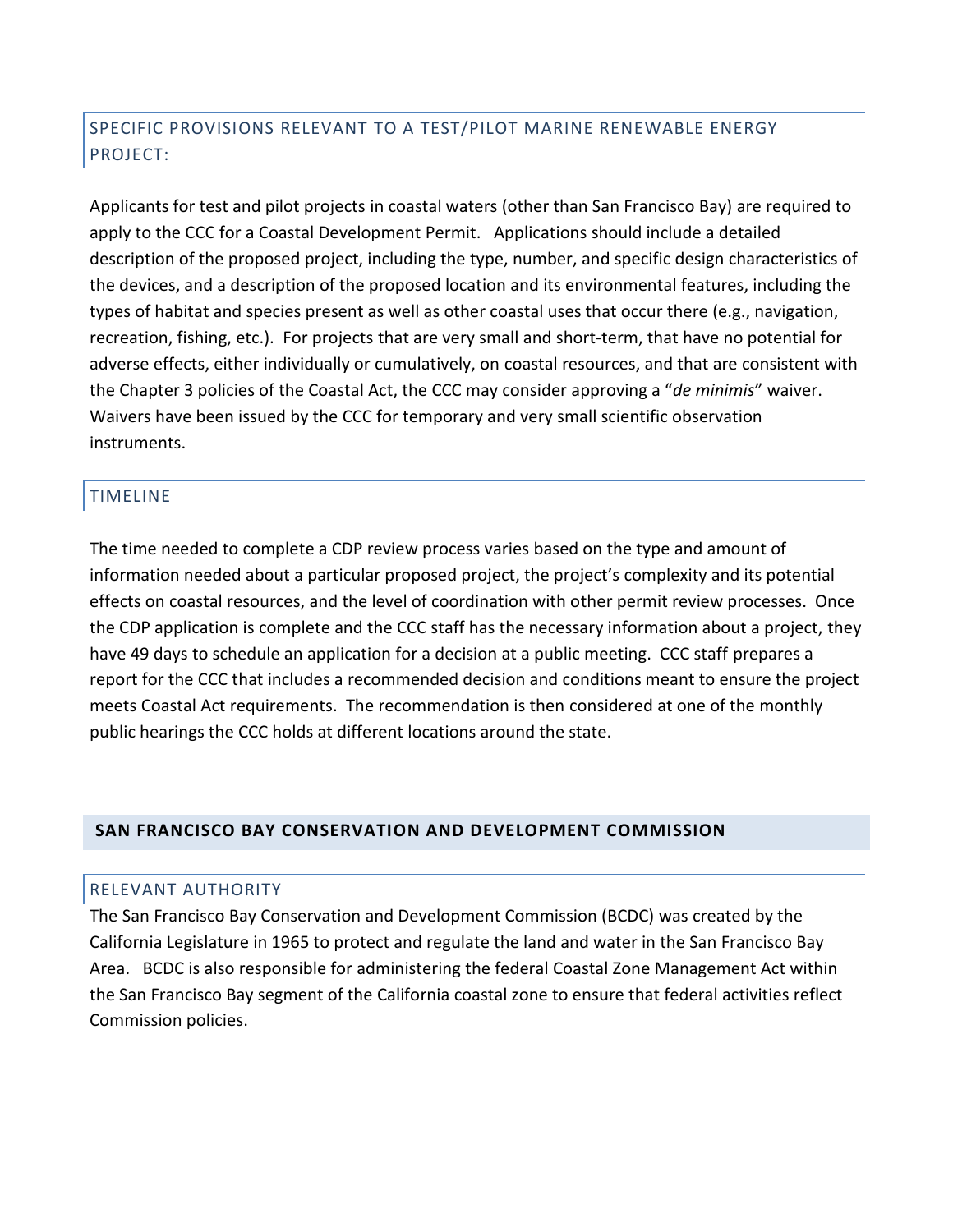### RELEVANT REGULATORY PERMIT AND REVIEW**:**

### **BCDC Permit**

A BCDC permit is required for any marine renewable energy project in the San Francisco Bay area (land and in-water bay) that includes the following activities:

- Placing solid material, building or repairing docks, pile-supported or cantilevered structures, disposing of material or mooring a vessel for a long period in San Francisco Bay or in certain tributaries that flow into the Bay.
- Dredging or extracting material from the Bay bottom
- Substantially changing the use of any Bay structure or area
- Construction, remodel or repair of a Bay-located structure

### **Federal Coastal Zone Consistency**

For projects in San Francisco Bay, BCDC (instead of the CCC) either concurs or objects to certification of federal coastal zone consistency. The BCDC staff can assist the applicant with its consistency application.

## SPECIFIC PROVISIONS RELEVANT TO A TEST/PILOT MARINE RENEWABLE ENERGY PROJECT:

Contact BCDC directly to obtain information about specific provisions relevant to test and pilot projects.

### **CALIFORNIA DEPARTMENT OF FISH AND GAME**

### RELEVANT AUTHORITIES

As the trustee for the State's fish and wildlife resources, the California Department of Fish and Game (CDFG) has jurisdiction over the conservation, protection, and management of fish, wildlife, and habitat necessary for biologically sustainable populations of those species. In this capacity, the Department administers the California Endangered Species Act, the Native Plant Protection Act, and other provisions of the California Fish and Game Code that afford protection to the State's fish, wildlife, and plant resources. The Department is also recognized as a "Trustee Agency" under the California Environmental Quality Act. Pursuant to its jurisdiction, the Department will provide comments concerns, and recommendations regarding potential project impacts.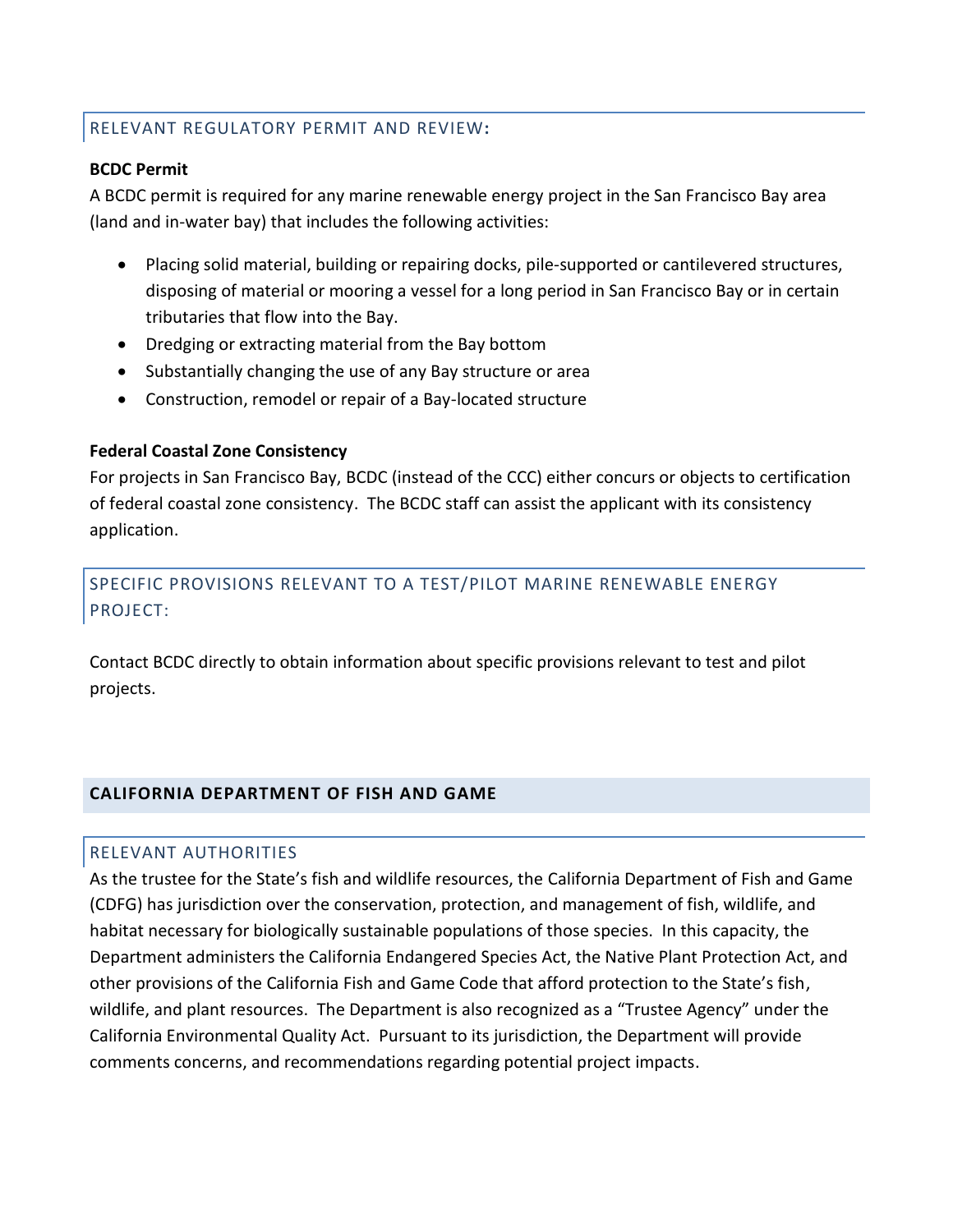Within CDFG, the Marine Region provides project and CEQA review, as well as California Endangered Species Act consultation for all projects in marine and estuarine waters. For projects with a component above the mean high-tide line, the appropriate coastal land region should also review potential projects.

### RELEVANT REGULATORY PERMIT AND REVIEW**:**

CDFG will review and provide comments with regards to potential impacts to the State's fish, plant, and wildlife, and their habitats. Potential impacts include those to water quality and pollution, as well as impacts to recreational and commercial fisheries, and sensitive habitats such as eelgrass.

### **Mandatory California Endangered Species Act Consultation**

State agencies are required to consult with CDFG to ensure that any action they undertake is not likely to jeopardize the continued existence of any endangered or threatened species or result in destruction or adverse modification of essential habitat, per the California Endangered Species Act (CESA). In the event that the project will result in the "take" of any fish, wildlife, or plant species listed as endangered or threatened under CESA, the applicant must apply for an incidental take permit (ITP) to avoid criminal and civil prosecution for unlawful take. CDFG can authorize take and issue an ITP if it finds that the take is incident to an otherwise lawful activity, the impacts of the authorized take will be minimized and "fully mitigated", the applicant has ensured adequate funding for the minimization and mitigation measures to be adopted and the take associated with the project will not jeopardize the continued existence of the species.

# SPECIFIC PROVISIONS RELEVANT TO A TEST/PILOT MARINE RENEWABLE ENERGY PROJECT:

Applicants should consult with CDFG to identify potential impacts of their test and/or pilot marine renewable energy project to endangered or threatened species. In the past, the State Lands Commission and the California Coastal Commission have requested monitoring plans as part of their permit/lease applications so applicants should consider consulting with CDFG to prepare these plans to expedite the permitting process.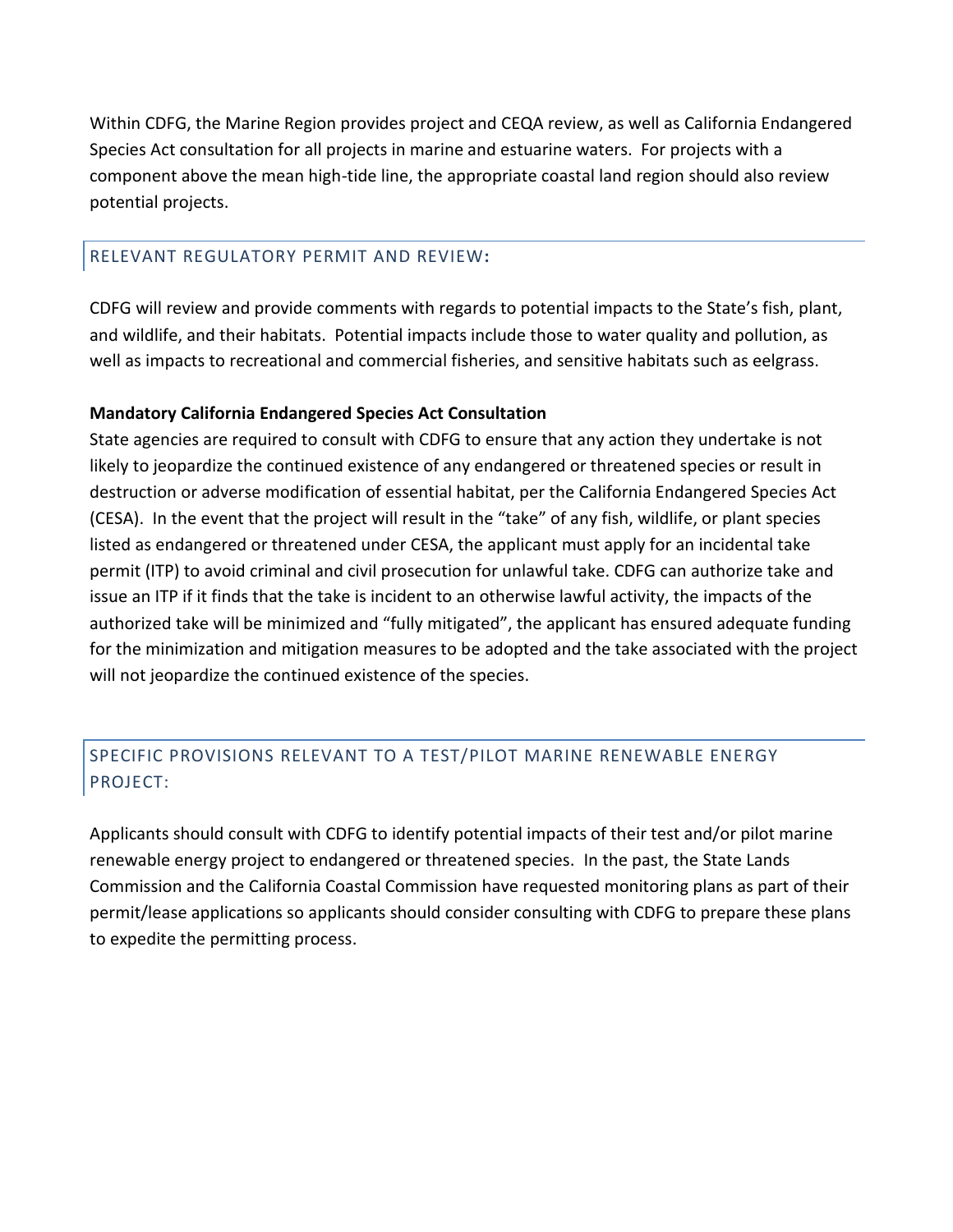### **CALIFORNIA STATE WATER RESOURCES CONTROL BOARD**

### RELEVANT AUTHORITY

The State Water Resources Control Board works in coordination with its nine Regional Water Boards to preserve, protect, enhance and restore water quality in the state's marine and inland waters.

The Regional Water Boards have jurisdiction over their designated regions out to 3 nautical miles. For projects that overlap more than one regional jurisdiction, the State Water Resources Control Board will review the project.

### RELEVANT REGULATORY CERTIFICATION AND REVIEW

### *Clean Water Act National Pollutant Discharge Elimination Permit (NPDES)*

For offshore energy projects that have point source discharges of waste, either during the construction phase or in the operation phase, an NPDES permit may be required. In order to apply for an NPDES permit the applicant must submit a Report of Waste Discharge a minimum of 180 days prior to the proposed discharge. The Report of Waste Discharge must be submitted to each Regional Water Board for a project in its region. For more information see: [http://www.waterboards.ca.gov/water\\_issues/programs/npdes/](http://www.waterboards.ca.gov/water_issues/programs/npdes/)

### *Nonpoint Source Policy*

The Regional Water Boards may determine that a project is not a point source of water pollution, but is instead a nonpoint source. According to the State's Nonpoint Source (NPS) Policy the Water Boards may decide to regulate the discharge in one of three ways, by issuing: 1) Waste Discharge Requirements (WDRs), 2) a conditional waiver of WDRs, 3) a prohibition. For more information see: [http://www.waterboards.ca.gov/water\\_issues/programs/nps/](http://www.waterboards.ca.gov/water_issues/programs/nps/)

### *Clean Water Act 401 Water Quality Certification*

In California, a Clean Water Act section 401 water quality certification (401 certification) and associated Waste Discharge Requirements (WDRs) are required for all projects or activities which entails dredge and fill activities which may affect wetlands or the bed, banks, shore or sea bottom of any waters of the state (i.e., any activity which fills, removes, or alters the substrate of any waters).All aspects of the project, including energy production devices and any cables in, on, or under state waters (including wetlands) are considered in the review.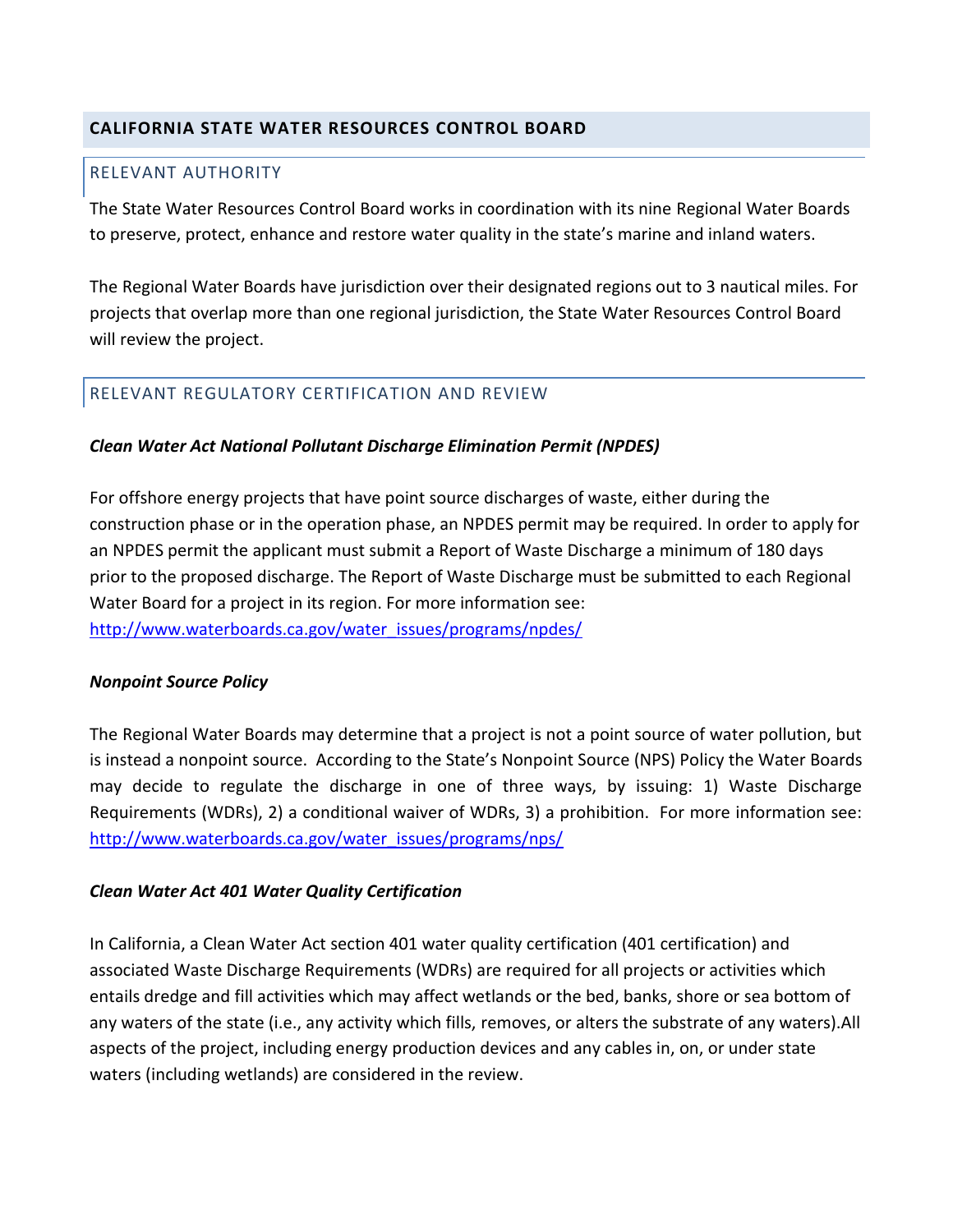If no federal license is involved, WDRs are required, using the same application and similar review processes as 401 certifications .

Applications for projects requiring a FERC license are reviewed by the State Water Resources Control Board's Division of Water Rights. In those cases, the Division of Water Rights would provide – or deny – the 401 certification/WDRs. Projects for which no FERC license is involved, and for which no water rights or other concerns that are specific to the Division of Water Rights are found, would be required to seek 401 certification from the appropriate Regional Water Quality Control Board (Regional Water Board) or, in the case of multi-regional projects, the State Water Board's Division of Water Quality.

Regardless of the pathway to 401 certification, State law requires that a final environmental document developed under the California Environmental Quality Act (CEQA) must be certified by a lead agency *before* a 401 certification may be issued. If the project is exempt from CEQA, the application should explain why and provide appropriate documentation. Such documentation should be in the form of a statement from an agency qualified to act as lead agency certifying the exemption. Private parties and unqualified entities cannot make this certification.

Applicants should consult with the appropriate Regional Water Board or Division of the State Water Board during the planning process, to ensure that the project's CEQA analysis and application for 401 certification address all impacts which may be regulated through 401 certifications.

### SPECIFIC PROVISIONS RELEVANT TO A TEST/PILOT MARINE RENEWABLE ENERGY PROJECT

If a test project involves any "dredge or fill" activities, it will require a 401 permit. Non-FERC licensed projects, such as test projects, would seek 401 certification from the affected Regional Water Board or the State Water Board's Division of Water Quality in the case of multi-regional projects.

### **CALIFORNIA PUBLIC UTILITIES COMMISSION**

Pilot projects that are grid connected will require an interconnection with the franchised public utility to enable the power produced by the pilot project to be delivered to end users via the grid. The infrastructure connections could include a gen-tie line, a substation, a switching station, or other electrical elements. The equipment that is utility owned or operated will likely require the utility to seek approval from the California Public Utilities Commission (CPUC) and will be subject to CEQA compliance. Ideally, the CPUC will rely on the environmental document for the pilot project for its CEQA review. The environmental document should include a detailed analysis of the utility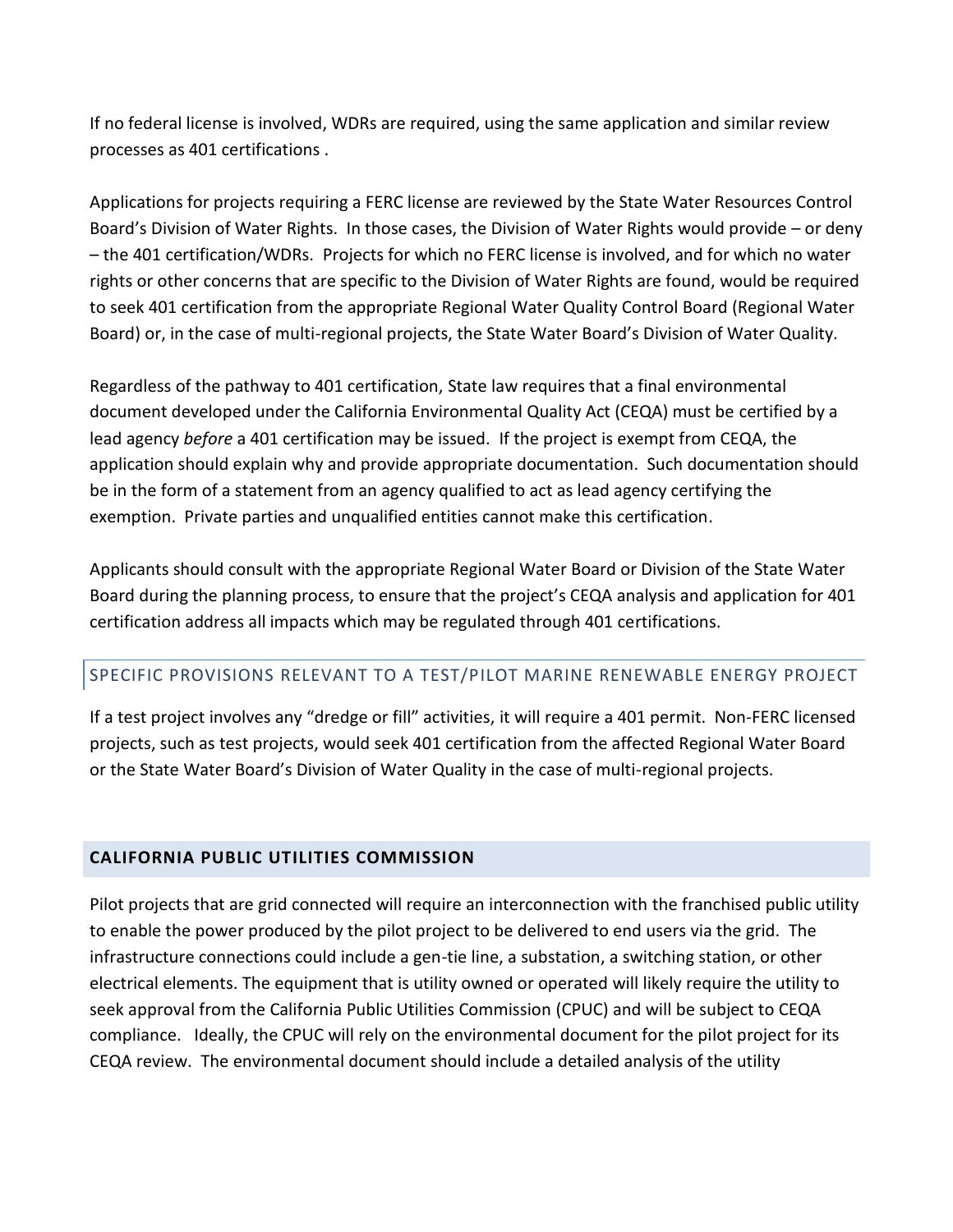connections, including electrical connections, telecommunications connections, and a robust description of greenhouse gases.

### **FEDERAL AGENCIES OR ENTITIES**

### **FEDERAL ENERGY REGULATORY COMMISSION (FERC)**

### **HYDROKINETIC PILOT PROJECT LICENSE**

FERC requires a pilot project license for hydrokinetic projects that meet the definition of a pilot project. For more information on the license process, see <http://www.ferc.gov/industries/hydropower/gen-info/licensing/hydrokinetics/energy-pilot.asp>

The following information is required by FERC as part of both pilot and conventional licensing (as listed below and described in 18 CFR § 5.6).

**Recreation and Land Use** A description of the existing recreational and land uses and opportunities within the project boundary (18 CFR § 5.6(viii).

**Aesthetic Resources** A description of the visual characteristics of the lands and waters affected by the project. Components of this description include a description of the device, natural water features, and other scenic attractions of the project and surrounding vicinity. Potential applicants are encouraged to supplement the text description with visual aids (18 CFR  $\S$  5.6(ix).

**Wildlife Information Related to Recreation** - Temporal or spatial distribution of species considered important because of their commercial, recreational, or cultural value (18 CFR § 5.6(v)(b)).

*Note: The U.S. Department of Energy, the National Park Service, and the Hydropower Reform Coalition prepared a comprehensive guidance document, [Hydrokinetic Energy Projects & Recreation:](http://www.hydroreform.org/hydroguide/hydrokinetic-recreation)  [A Guide to Assessing Impacts,](http://www.hydroreform.org/hydroguide/hydrokinetic-recreation) that evaluates impacts of new hydropower technologies on recreation and provides strategies for avoiding, minimizing, and mitigating impacts. In addition to identifying potential effects, the guide provides frameworks for studies and protection strategies, as well as information on how to effectively participate in the licensing process. This guidance document is an excellent resource for further information on this topic.*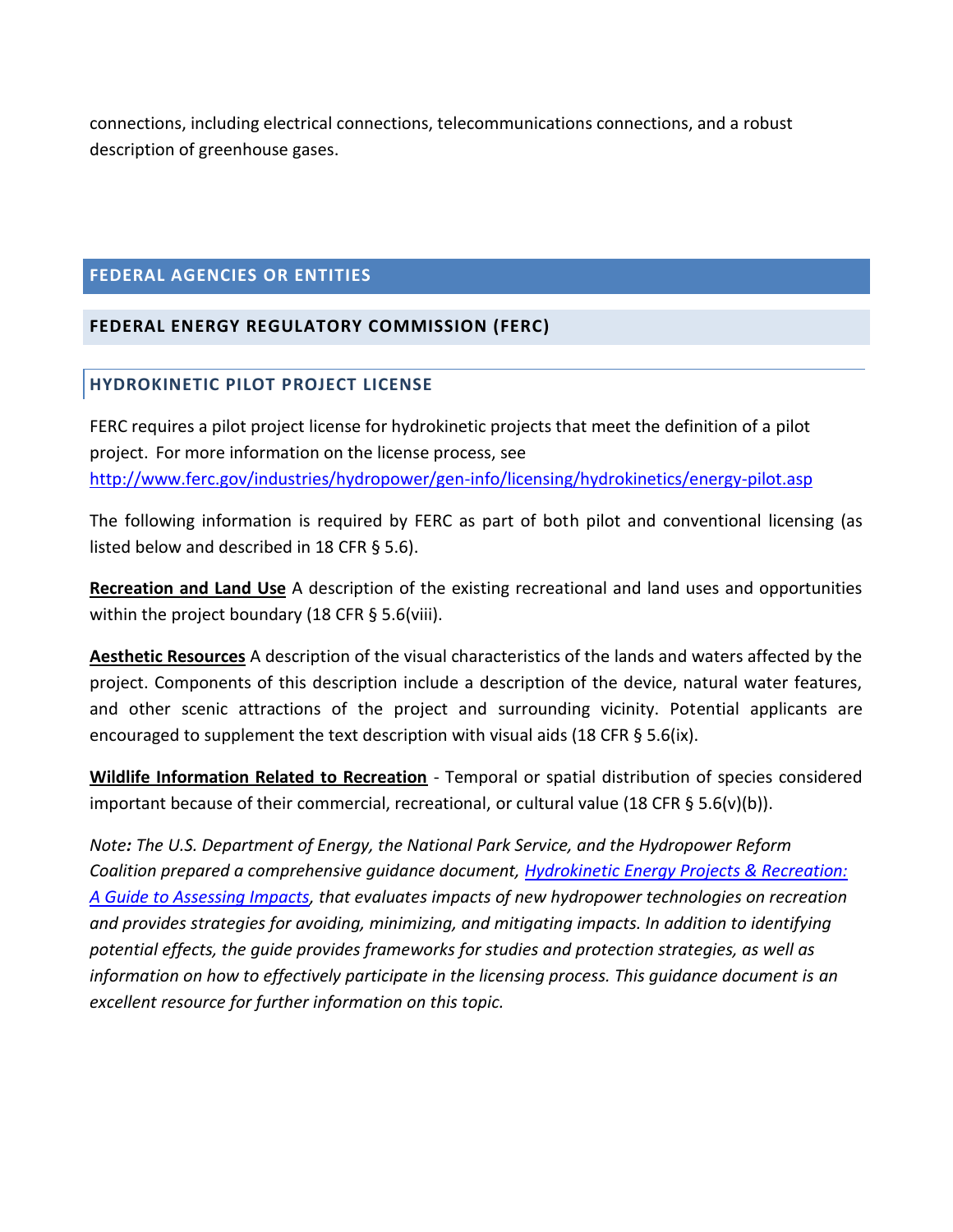### **BUREAU OF OCEAN ENERGY MANAGEMENT (BOEM)**

The Bureau of Ocean Energy Management, a bureau in the U.S. Department of Interior, is the lead federal agency for renewable energy leases on the Outer Continental Shelf (OCS). This includes hydrokinetic energy projects and offshore wind. Most renewable energy projects on the OCS are authorized by a lease; however, some projects may also require a "grant" for access to and use of the OCS.

In addition to a lease from BOEM, construction and operation of hydrokinetic projects on the OCS will require a license from FERC. It is important to note that FERC will not issue a license until BOEM has issued a lease for the project; likewise, construction and operation of a hydrokinetic project on the OCS cannot commence without a FERC license, even if a lease has been issued. However, certain cases may allow hydrokinetic developers to conduct some technology testing under a commercial lease prior to receiving a FERC license (see Verdant Power, 111 FERC ¶ 61,024, clarified at 112 FERC  $\P$  61,143).

### **OUTER CONTINENTAL SHELF OCEAN RENEWABLE ENERGY LEASES**

The following leases apply to ocean renewable energy projects (hydrokinetic and offshore wind) on the OCS. However, any references to FERC licenses only apply to hydrokinetic projects as FERC does not issue licenses for offshore wind.

**A Limited Lease** – This type of lease is typically issued for a 5-year term and authorizes activities such as site assessment and technology testing. A limited lease does not authorize long-term or large-scale operations, and it cannot be converted into a commercial lease. BOEM will not issue a limited lease for a hydrokinetic project if a FERC license would be required at any point in the project life.

**A Commercial Lease –** This type of lease grants the leaseholder with access and operational rights to produce, sell, and deliver renewable energy, as well as the right to one or more project easements for the purpose of installing transmission cables and other needed facilities. Commercial leases are generally issued for a 30-year term, including an initial 5-year site-assessment term and a 25-year construction and operations term. Longer lease terms may be negotiated to correspond with the operations term in a FERC license or to accommodate pilot-project relicensing.

### **SPECIFIC PROVISIONS RELATING TO PILOT AND TEST PROJECTS**

If FERC determines a project to be a "test" project and, therefore, exempt from needing a FERC pilot or commercial license (consistent with the Verdant Power LLC. Ruling), a lessee may conduct limited testing under its BOEM commercial lease without receiving a FERC license.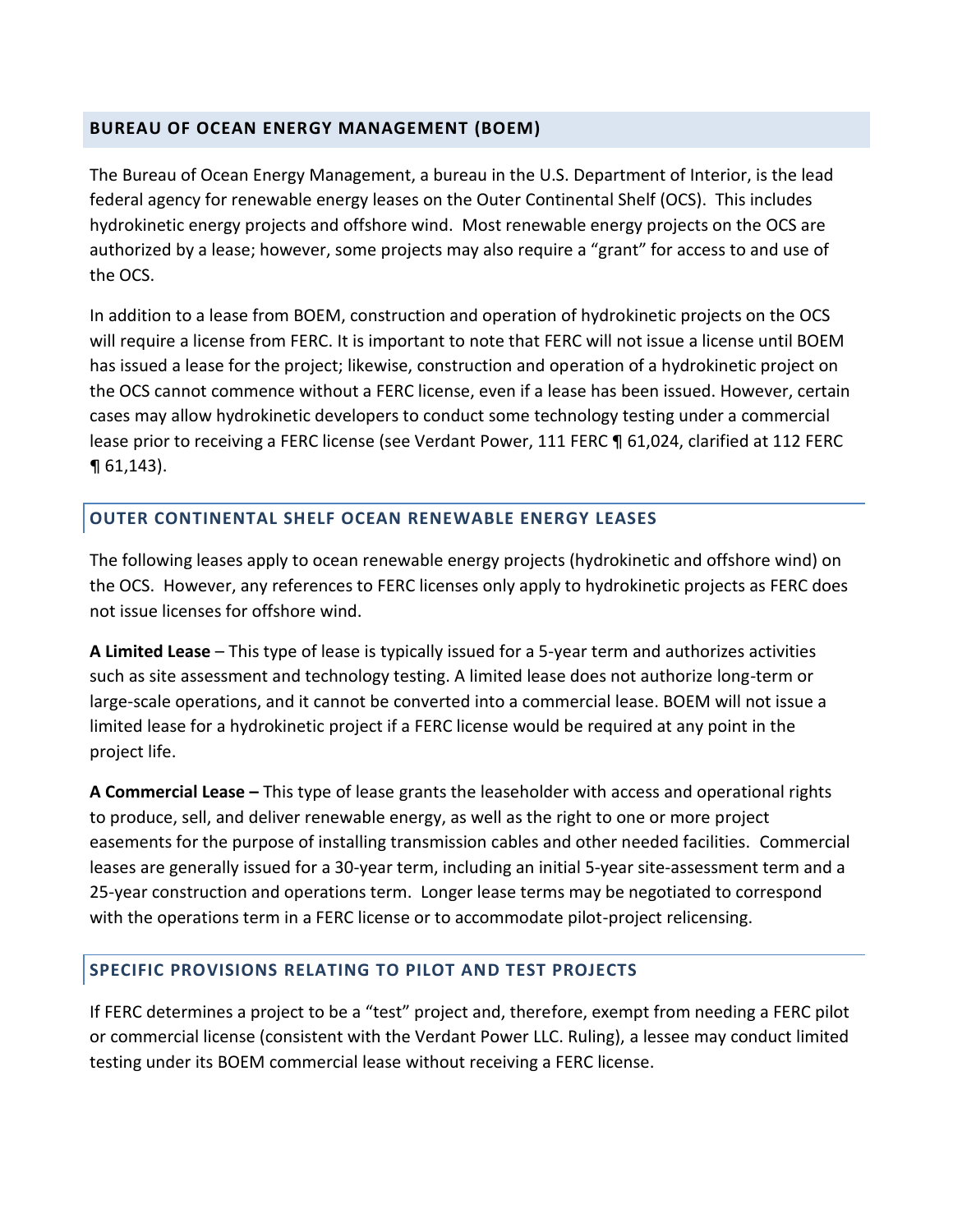BOEM may also issue leases and [OCS grants](http://www.advancedh2opower.com/framework/Hydrokinetics%20Knowledge%20Base/OCS%20grants.aspx) to Federal agencies and States for testing offshore renewable energy technologies (§ 285.238.). This type of authorization, commonly referred to as a Research Lease, may be issued after giving public notice, determining that there is no competitive interest in the area, and ensuring compliance with all relevant [Federal authorizations.](http://www.advancedh2opower.com/framework/Hydrokinetics%20Knowledge%20Base/Federal%20authorizations.aspx) For hydrokinetic technology testing, BOEM may issue a research lease or grant to a Federal agency or State only if FERC determines that the proposed hydrokinetic research activities on the OCS will not require a license or exemption. The purposes, issue process, and terms of this kind of lease or grant may be established by BOEM and a Federal agency or a State on a case-by-case basis, or pursuant to a framework established by a Memorandum of Agreement.

### **NATIONAL MARINE FISHERIES SERVICE AND U.S. FISH AND WILDLIFE SERVICE**

Various federal consultations with the National Marine Fisheries Service and the U.S. Fish and Wildlife Service will be required for pilot and test marine renewable energy projects to avoid impacts to fish and wildlife resources.

For pilot hydrokinetic projects, FERC will typically be the lead Federal Agency and incorporate these consultations into its licensing process. For test hydrokinetic projects or non-hydrokinetic projects that do not require a FERC license, applicants will still be required to consult with these agencies to provide information about potential impacts and to develop monitoring or adaptive management plans to avoid impacts. These consultations can typically be closely coordinated with the California Department of Fish and Game.

### **ESSENTIAL FISH HABITAT (EFH) MANDATORY CONSULTATION**

EFH are areas designated as essential to the long-term survival and health of managed fisheries, and include those habitats that support the different life stages of each managed species. The Magnuson-Stevens Fishery and Conservation Act (MSA) mandates that FERC consult with National Marine Fisheries Service (NMFS) and perform an EFH assessment for any proposed project that FERC is authorizing that may negatively affect EFH. Regional Fisheries Management Councils and the federal action agency will also be involved in this consultation. NMFS strongly encourages agencies and project applicants to discuss EFH concerns in pre-application planning and other early phases of project development. A Guide to EFH Consultation is available [http://www.habitat.noaa.gov/pdf/efhconsultationguidancev1\\_1.pdf.](http://www.habitat.noaa.gov/pdf/efhconsultationguidancev1_1.pdf)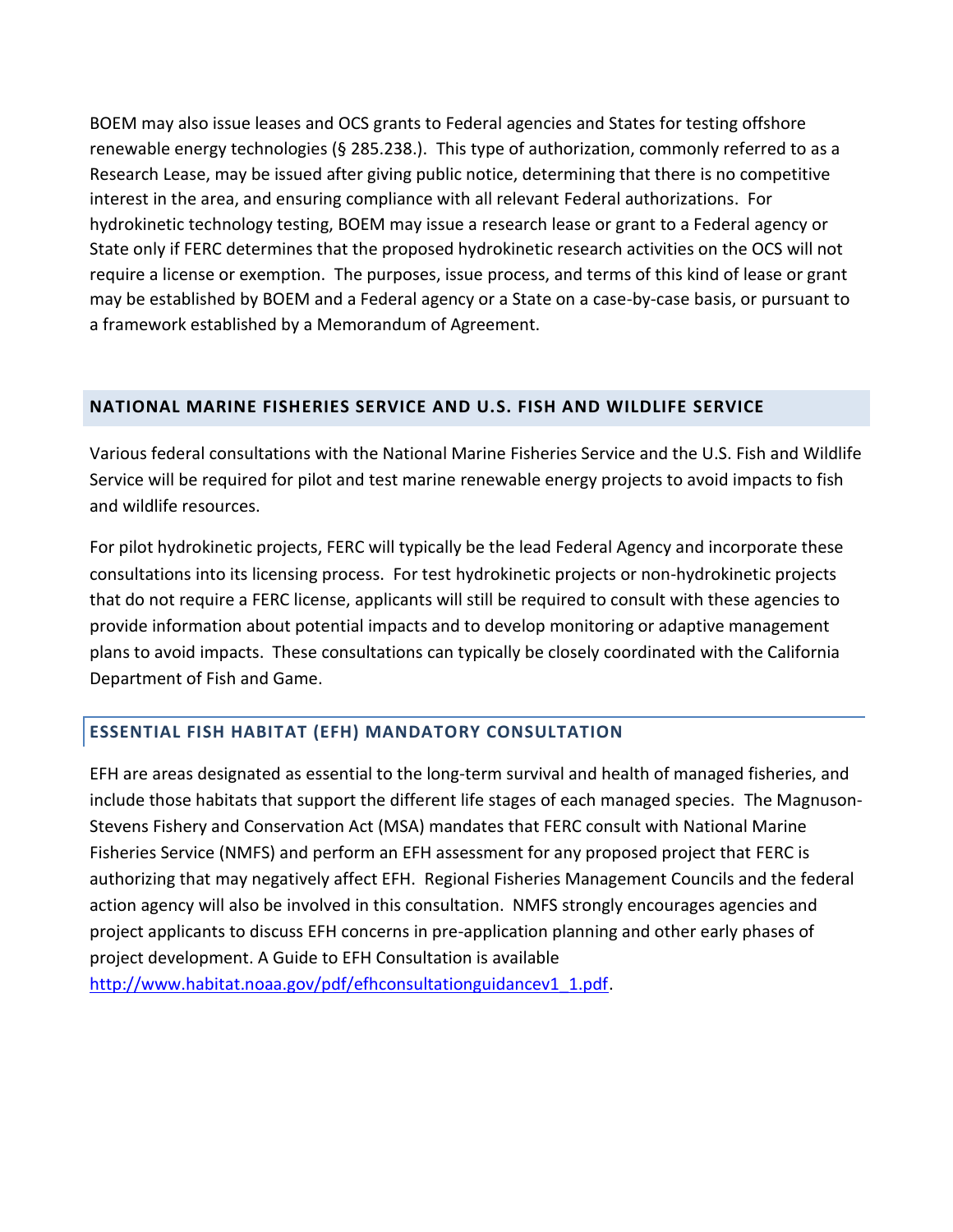### **THE MARINE MAMMAL PROTECTION ACT (MMPA) PERMIT**

The MMPA makes it illegal to "take" or "harass" any marine mammal without prior authorization. The MMPA includes two authorization processes: an Incidental Harassment Authorization (IHA) and a Letter of Authorization (LOA). Each of these authorizations provides for the incidental, but not intentional, take of small numbers of marine mammals while engaging in a specified activity (other than commercial fishing), provided that the take will have a negligible impact on the species. NMFS is responsible for authorizing take under the MMPA. NMFS will perform a NEPA review when issuing an authorization for marine mammal take. If NMFS believes the federal action agency's NEPA document sufficiently analyzes marine mammal issues, then it may decide that a Categorical Exclusion is appropriate and simply adopt the federal agency's NEPA document. Otherwise, NMFS will prepare its own NEPA document for the issuance of an MMPA permit.

### **US FISH AND WILDLIFE SERVICE (USFWS) MANDATORY CONSULTATION**

The Fish and Wildlife Coordination Act (FWCA) requires all federal agencies to consult with and give strong consideration to the views of the USFWS and state wildlife agencies regarding the fish and wildlife impacts of projects that propose to alter a body of water. Federal agencies must consult with relevant state and federal natural resource agencies to ensure that the construction, maintenance, and operation of a facility is in accordance with the FWCA to prevent the loss of or damage to fish or wildlife resources.

### **MIGRATORY BIRD TREATY ACT (MBTA) MANDATORY CONSULTATION**

The MBTA requires Federal agency consultation to ensure the protection of migratory bird species. These can include flight hazards to birds (i.e. transmission lines). It is important to address potential migratory bird impacts at the early stages of project planning as the potential impacts may be fairly complex. The USFWS is the lead agency for MBTA consultation, and other agencies involved include the federal action agency and state wildlife agencies.

### **ARMY CORPS OF ENGINEERS**

### **§10 AND § 404 PERMITS OR A NATIONWIDE PERMIT**

In February 2011, the Army Corps of Engineers (ACOE) proposed a nationwide permit (NWP) for offshore wind and hydrokinetic pilot projects that would give developers a reprieve from obtaining permits under §10 of the Rivers and Harbors Act and § 404 of the Clean Water Act for the "construction, expansion, or modification of water-based wind or hydrokinetic pilot projects and their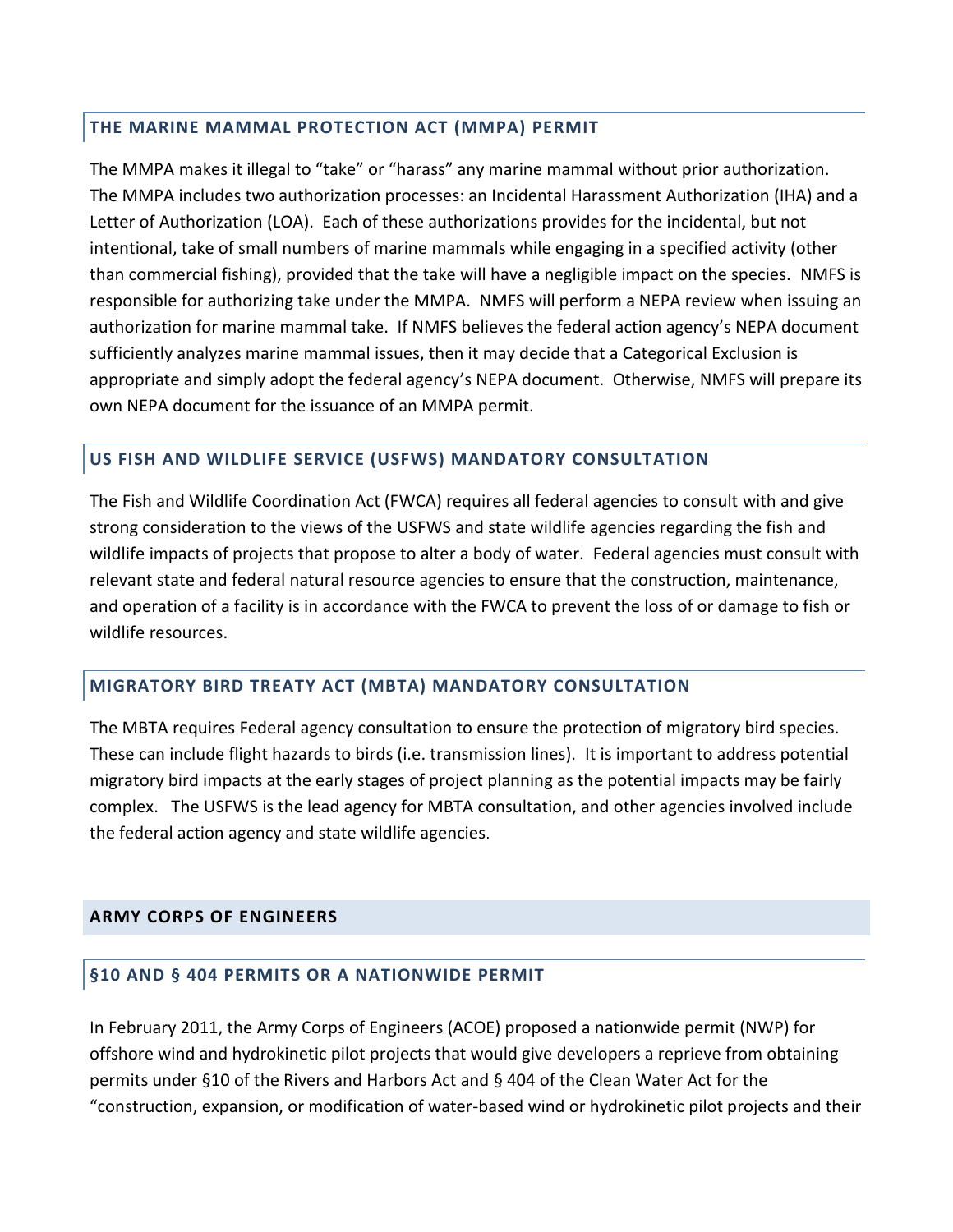attendant features". Under the new NWP, "attendant features" may include transmission lines, roads, land-based distribution facilities, parking lots, and stormwater management facilities.

The new NWP would authorize wind and hydrokinetic pilot projects with no more than 10 individual generation units (e.g., turbines, buoys) that do not cause the loss of greater than 1/2 acre of waters of the United States, including the loss of no more than 300 linear feet of stream bed. However, the NWP would not authorize activities on coral reefs and no structure could be placed in (1) established danger zones or restricted areas, (2) shipping safety fairways or traffic separation schemes established by the U.S. Coast Guard, or (3) open water dredged material disposal areas designated by the Corps or the Environmental Protection Agency. Permitees under the new NWP would be required to notify the Corps' district engineer as early as possible prior to construction.

### **U.S. COAST GUARD**

### **PATON PERMIT**

Marine renewable energy devices will need to comply with U.S. navigation standards. Before deploying any structure, the owner/operator must apply authorization to properly mark the structure. Navigation aids for marine renewable energy projects will be installed and maintained by the project owner/operator; as such, these markings are classified as Private Aids to Navigation (PATON). The United States Coast Guard (USCG) is responsible for PATON permitting. However, the ACOE will likely be involved in reviewing proposed projects that need a PATON permit because the COE must approve the project's NWP (or § 404 and § 10 permits) before navigational aids will be considered.

### **U.S ENVIRONMENTAL PROTECTION AGENCY**

If a marine renewable energy project is located and/or proposes to emit a discharge into federal waters (outside of the 3 nautical mile state waters boundary), the project will require a National Pollutant Discharge Elimination System (NPDES) permit issued by the EPA. As discussed above, permits for projects located in state waters are issued by the State or one of the state's Regional Water Regional Water Quality Boards.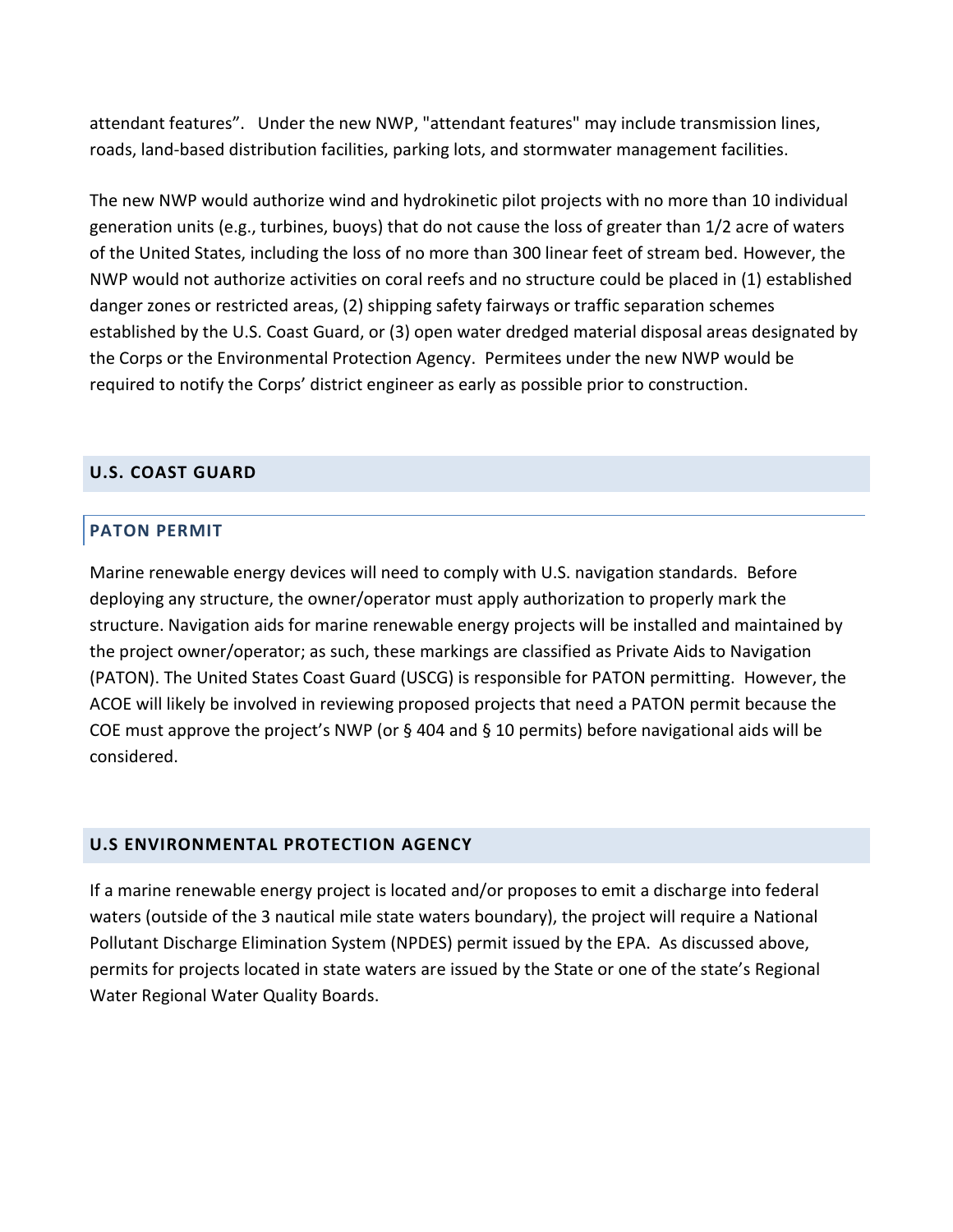#### **NATIVE AMERICAN TRIBES**

Native American Tribes (both federally recognized and other California Native Americans) should be consulted to determine if a project will impact tribal fishing rights, sensitive archaeological sites, and/or tribal use of marine waters. Applicants are advised to contact the Bureau of Indian Affairs (http://www.bia.gov/) and the Californian American Heritage Commission [\(http://www.nahc.ca.gov/\)](http://www.nahc.ca.gov/) to determine tribal entities in their project area.

### **LOCAL AGENCIES OR ENTITIES**

There are a few areas off of California where local governments are the landowners of nearshore waters (up to 3nm) off the California coast (see the discussion on granted lands in the SLC section above). After deciding on a specific area for the proposed project, the project proponent should contact SLC staff, who can determine whether the project would lie on SLC-managed State sovereign lands or on granted lands under the management of one of these cities, counties or ports.

### **STAKEHOLDER CONSULTATIONS**

State and federal agencies can advise applicants on key marine users and stakeholders that will be important to consult for a proposed project area. Applicants are advised to contact stakeholders to determine areas of commercial and or recreational significance, such as high use fishing areas, or high use surfing, diving, or other recreational zones that may pose conflicts for a marine renewable energy site.

### **MONITORING REQUIREMENTS FOR PILOT AND TEST PROJECTS**

California agencies recognize that test and pilot projects are by definition small, and depending on their location and design, also less likely to have significant impacts on marine habitats and other marine uses. However, many of the device technologies have never been deployed in ocean waters, so interactions between the device and the habitat or other marine users still pose uncertainties. It is likely a monitoring plan will be required by most of the California agencies, so early drafts of and discussions on monitoring plans with the agencies can provide for more efficient permit processing. Applicants should consider the following questions about their project and work with state agencies to draft monitoring approaches that can both ensure that marine life is not being impacted, and provide valuable information for future analyses of commercial or larger-scale development.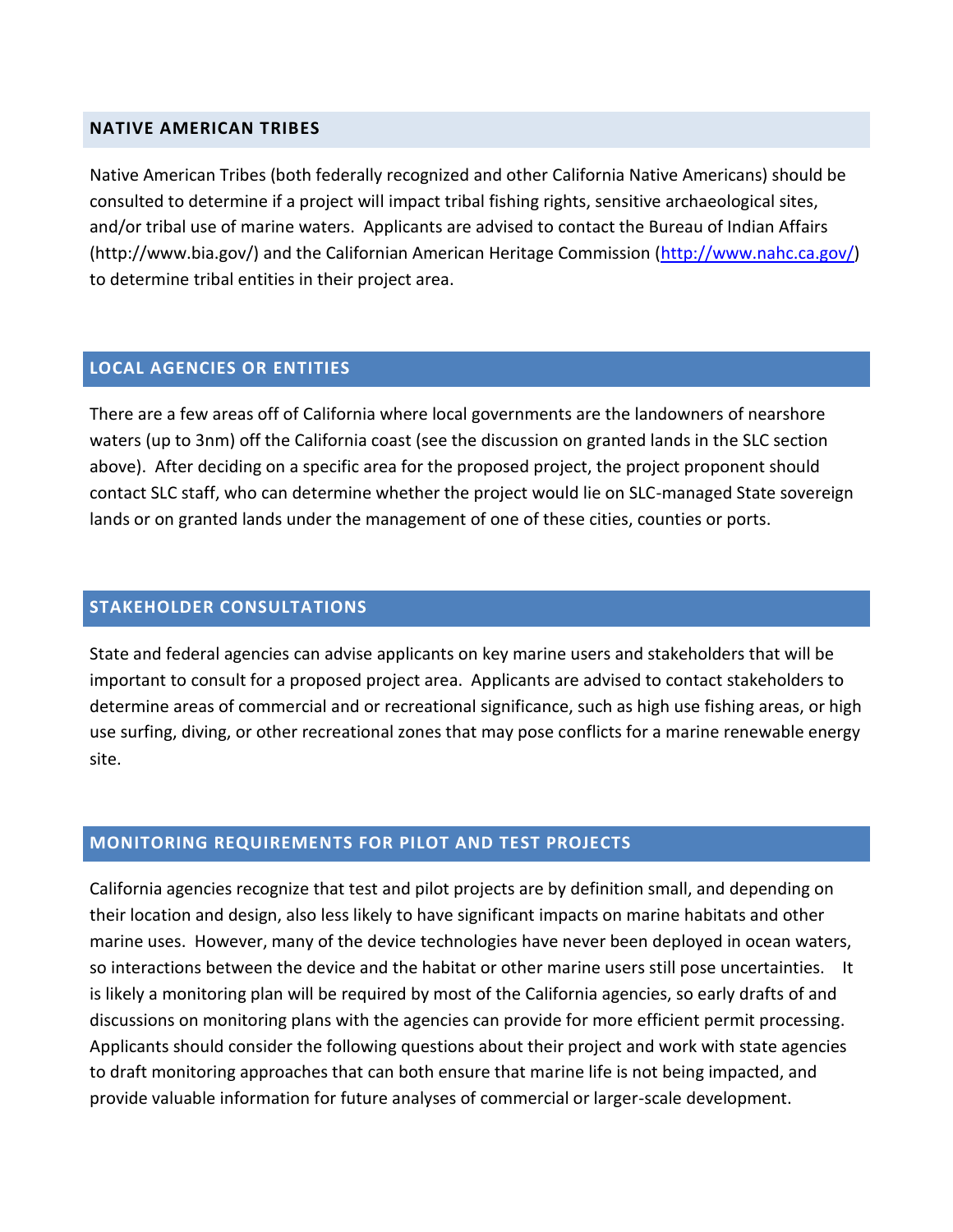- **Impacts to marine species and habitats:** For hydrokinetic projects, FERC requires "no impact" to sensitive areas (rocky reefs, marine protected areas); however applicants may propose sites where specific species or habitats may experience adverse impacts from the operation of the hydrokinetic device (i.e. electromagnetic field, trapping marine life in screens or pumps, acoustic impacts, etc.). Additionally, the duration of infrastructure in the marine environment can also result in alterations of habitat and/or species activity in the marine environment. Applicants should consult with NMFS and CDFG to identify potential monitoring strategies.
- **Impacts to hydrologic processes and substrates that support beneficial uses of waters.**
- **Components above-surface:** Above surface components may have higher likelihood of attracting marine mammals and seabirds, and being aesthetically displeasing to the public. Limiting above-water infrastructure or installing marine mammal/sea bird deterrents should be considered by applicants.
- **External moving components**: External moving components of a device may have higher likelihood of impacting marine life (e.g. marine mammal entanglement or habitat disturbance may be higher with great number of cables, anchors, or external moving components). Applicants are likely to encounter more rigorous monitoring and permitting conditions for projects with more of these risks.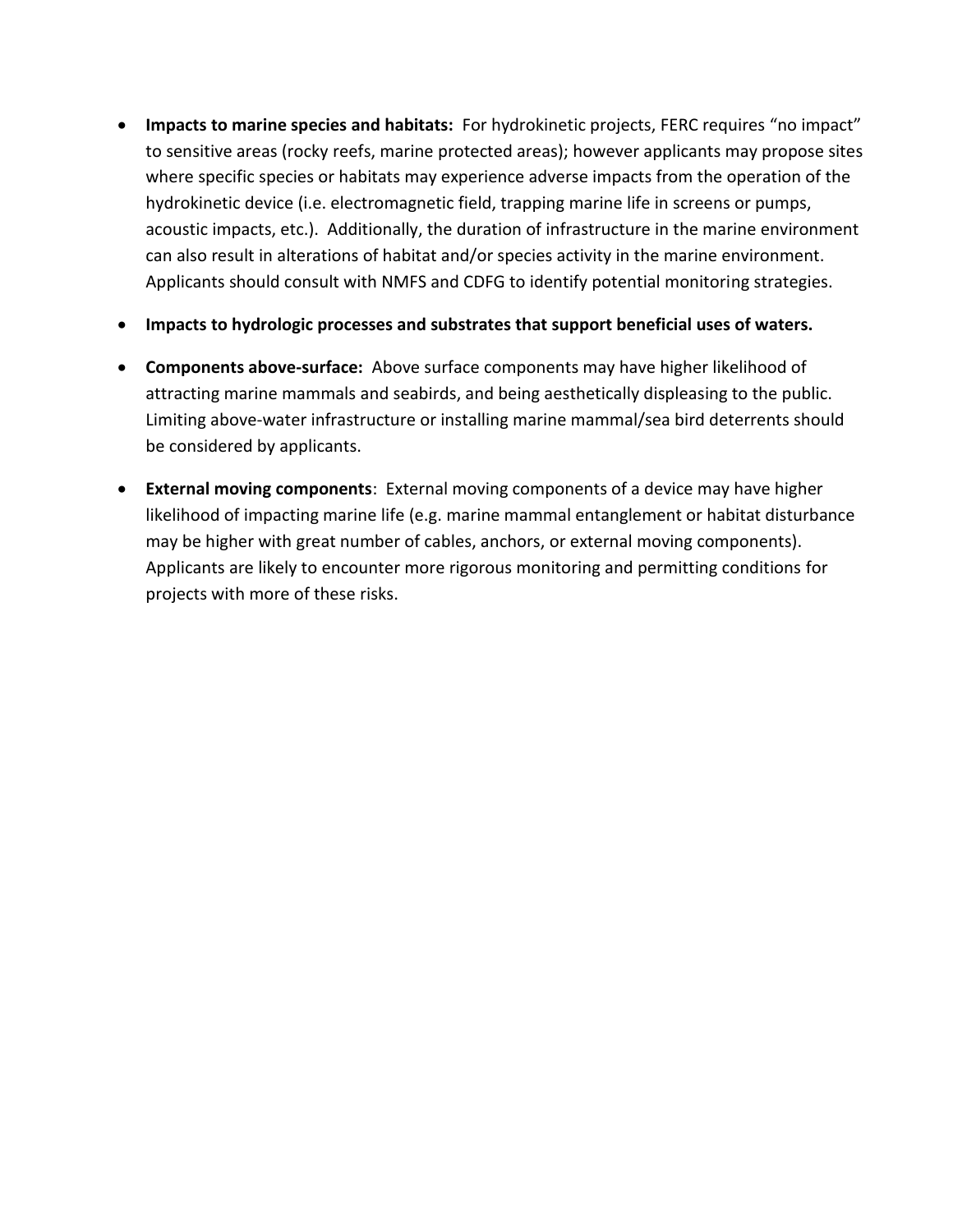# **APPENDIX A: MARINE RENEWABLE ENERGY DEVICE ATTRIBUTES AND PERMIT CONSIDERATIONS**

| 1. Anchoring                          | Soft Bottom v. rocky reef habitat, damage to benthic system                                                                                                                                            |
|---------------------------------------|--------------------------------------------------------------------------------------------------------------------------------------------------------------------------------------------------------|
| 2. Mooring lines                      | Entanglement for marine mammals or entanglement with fishing<br>gear (can also increase risk of marine mammal entanglement)                                                                            |
| 3. Cables                             | Connection to the grid = FERC Pilot Permit necessary                                                                                                                                                   |
|                                       | Buried v. not buried cables; shielding for EMF recommended                                                                                                                                             |
| 4. Energy Generation<br><b>Device</b> | Noise impacts to marine mammals<br>Hydraulic fluids<br>Entrainment or impingement potential - harm to marine species<br>Bird attraction and collisions<br>Space-use conflicts with other maritime uses |
| 5. Above Water<br><b>Structures</b>   | Lighting - bird attraction and collisions<br>Marine mammal haul-outs                                                                                                                                   |

- 6. **Chemical Compounds** Anti-fouling paints
- **7. Discharges**
- **8. Noise during construction/operation/decommissioning**
- **9. Cumulative impacts of multiple devices (1 v. 5)**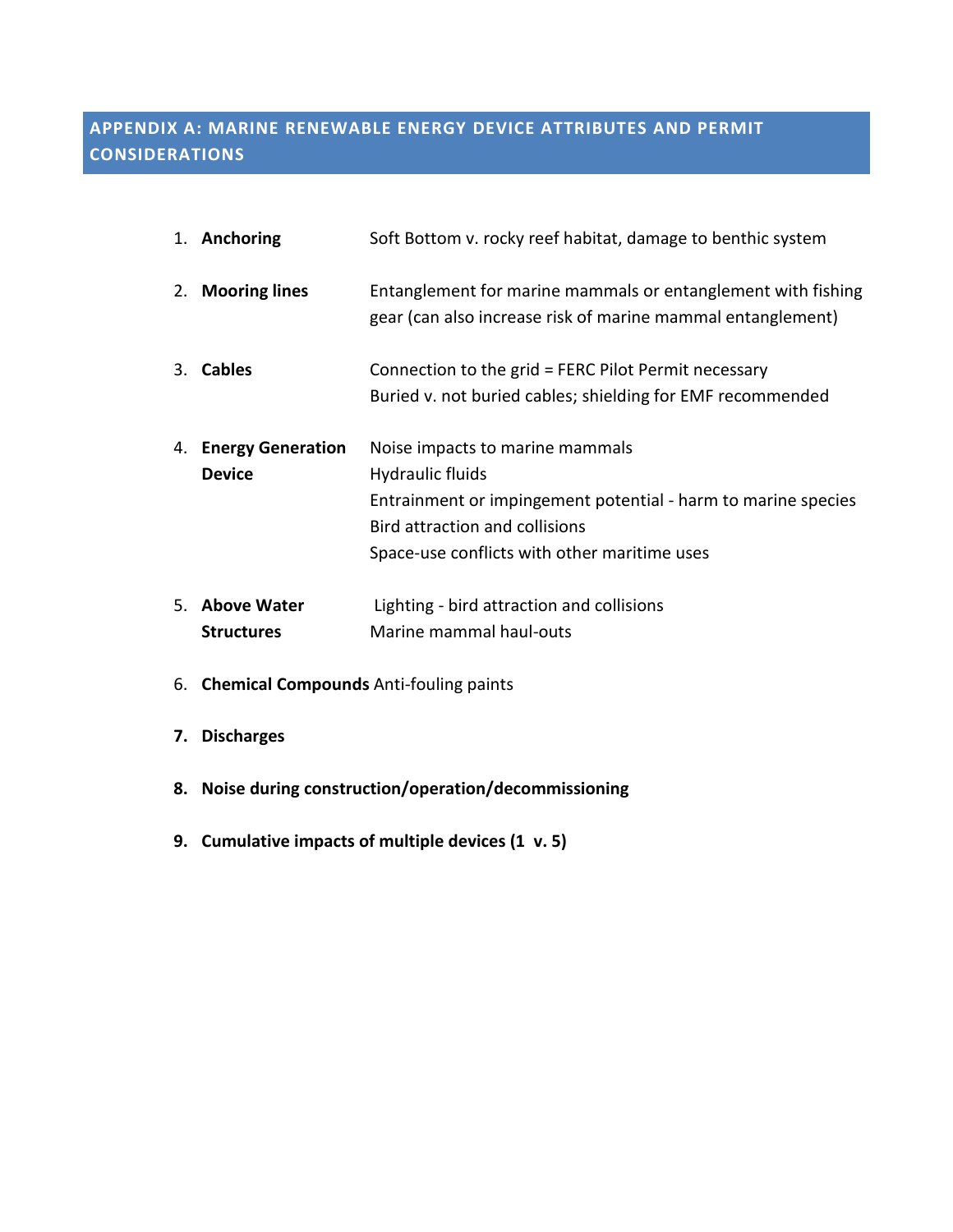#### **APPENDIX B: PERMITTING ROADMAP FOR TEST HYDROKINETIC PROJECT**



Permitting Roadmap for a Test Project in California Waters (non-grid connected)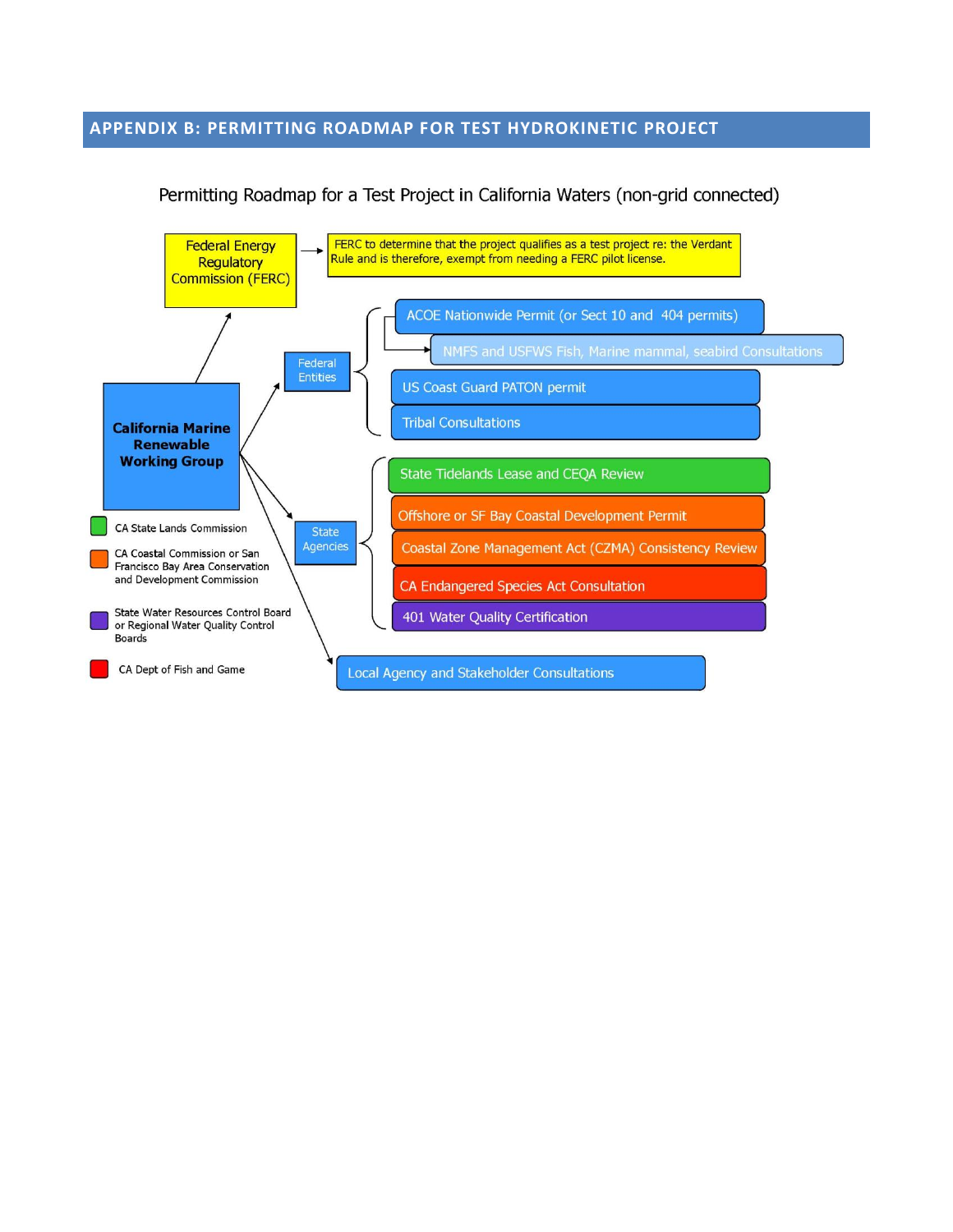### **APPENDIX C: TABLE OF STATE AND FEDERAL REGULATORY AUTHORITIES AND STATUTES**

| <b>Authorization/Review</b>                                                               | <b>Primary Legal Authority</b>                                                              | <b>Lead Agency</b>                                                                                      |  |  |  |  |
|-------------------------------------------------------------------------------------------|---------------------------------------------------------------------------------------------|---------------------------------------------------------------------------------------------------------|--|--|--|--|
| <b>State Authorities</b>                                                                  |                                                                                             |                                                                                                         |  |  |  |  |
| <b>CEQA Declaration</b>                                                                   | California Environmental Quality<br>Act, PUB. RES. CODE § 21000 et seq.                     | The lead agency can vary<br>depending on the project, but is<br>likely to be State Lands<br>Commission. |  |  |  |  |
| <b>State Tidelands Lease</b>                                                              | California Public Resources Code                                                            | <b>State Lands Commission</b>                                                                           |  |  |  |  |
| Coastal Development<br>Permit                                                             | California Coastal Act, PUB. RES. CODE<br>§ 30000 et seq.                                   | California Coastal Commission or<br>San Francisco Bay Conservation<br>and Development Commission        |  |  |  |  |
| <b>CZMA Federal Consistency</b><br>Determination                                          | Coastal Zone Management Act §307                                                            | California Coastal Commission or<br>San Francisco Bay Conservation<br>and Development Commission        |  |  |  |  |
| California Endangered<br><b>Species Act</b>                                               | <b>Species Consultation</b>                                                                 | California Department of Fish and<br>Game                                                               |  |  |  |  |
| § 401 Water Quality<br>Certification                                                      | Clean Water Act § 401; CAL. CODE<br>REGS. tit. 23, § 3.28                                   | <b>State Water Resources Control</b><br>Board or Regional Water Quality<br><b>Control Boards</b>        |  |  |  |  |
| <b>Certificates of Public</b><br>Convenience and Necessity<br><b>Permits to Construct</b> | Public Utilities Act, Public Utilities<br>Code, section 1001 et seq, General<br>Order 131-D | <b>Public Utilities Commission</b>                                                                      |  |  |  |  |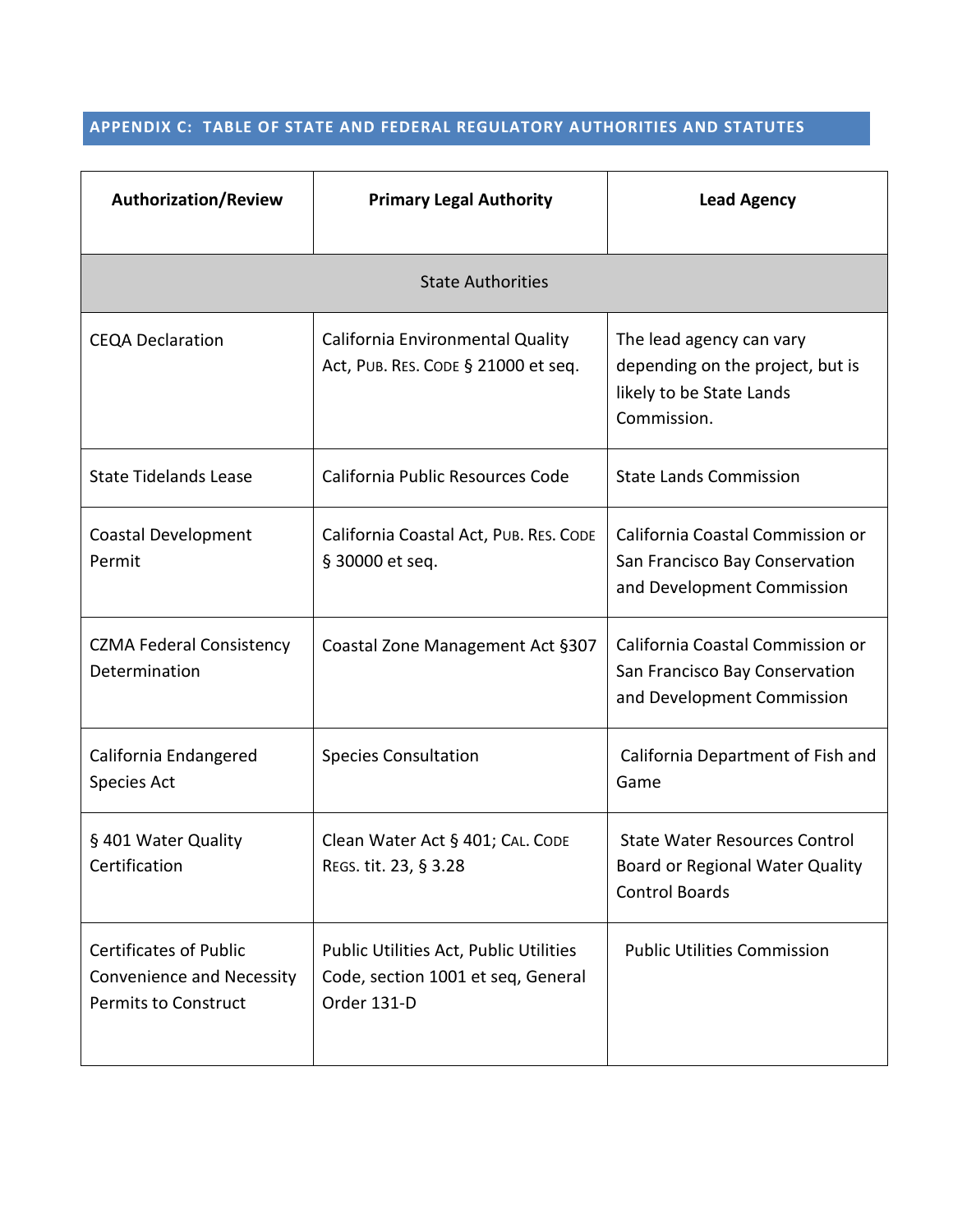| <b>Authorization/Review</b>                                                                                               | <b>Primary Legal Authority</b>                                                                                                       | <b>Lead Agency</b>                                                   |  |  |  |  |
|---------------------------------------------------------------------------------------------------------------------------|--------------------------------------------------------------------------------------------------------------------------------------|----------------------------------------------------------------------|--|--|--|--|
| <b>Federal Authorities</b>                                                                                                |                                                                                                                                      |                                                                      |  |  |  |  |
| Federal Hydrokinetic<br>Preliminary Permit and/or<br>Pilot License                                                        | Federal Power Act, Energy Policy<br>Act of 2005                                                                                      | <b>Federal Energy Regulatory</b><br>Commission                       |  |  |  |  |
| Limited or Commercial OCS<br>Lease                                                                                        | Outer Continental Shelf Lands Act,<br>Energy Policy Act of 2005                                                                      | Bureau of Ocean Energy<br>Management                                 |  |  |  |  |
| U.S. Fish and Wildlife<br>Service Mandatory<br><b>Consultation and Migratory</b><br><b>Bird Treaty Consultations</b>      | Fish and Wildlife Coordination Act<br><b>Endangered Species Act</b><br>Federal Power Act of 2005<br><b>Migratory Bird Treaty Act</b> | U.S. Fish and Wildlife Service                                       |  |  |  |  |
| <b>Essential Fish Habitat (EFH)</b><br><b>Mandatory Consultation</b><br>and Marine Mammal<br><b>Protection Act Permit</b> | Magnuson-Stevens Act<br><b>Marine Mammal</b><br><b>Protection Act</b>                                                                | <b>National Marine Fisheries Service</b>                             |  |  |  |  |
| § 7 ESA Consultation                                                                                                      | <b>Endangered Species Act</b>                                                                                                        | National Marine Fisheries Service,<br>U.S. Fish and Wildlife Service |  |  |  |  |
| Nationwide or Individual<br>CWA § 404 Permit and<br>ACOE § 10 Permits                                                     | Section 404 Clean Water Act<br>Section 10, Rivers & Harbors Act                                                                      | U.S. Army Corps of Engineers                                         |  |  |  |  |
| Private Aids to Navigation<br>Permit                                                                                      | <b>Coast Guard Regulations</b>                                                                                                       | U.S. Coast Guard                                                     |  |  |  |  |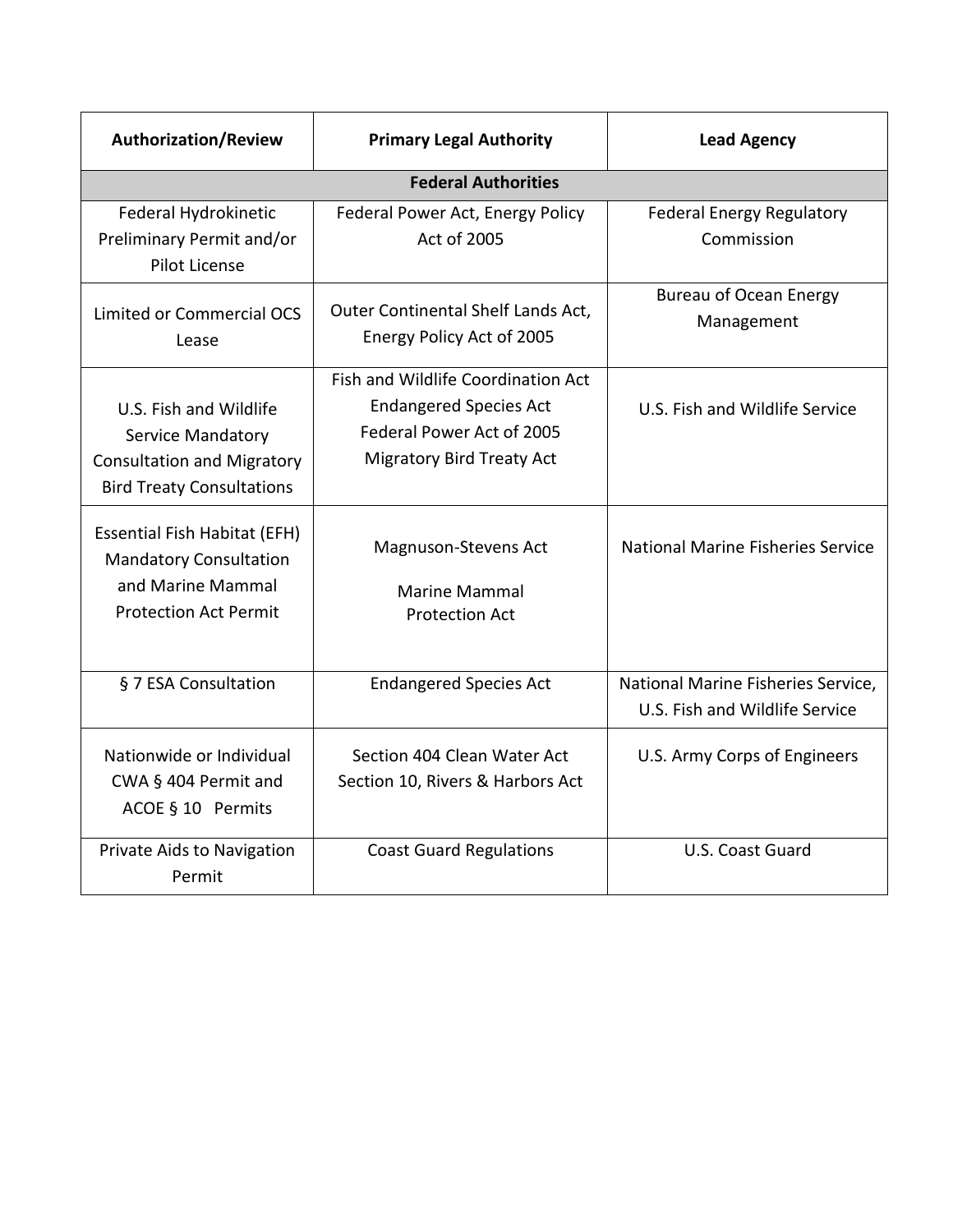**APPENDIX D: FERC AND CALIFORNIA MOU**

#### **MEMORANDUM OF UNDERSTANDING BETWEEN**

#### **THE FEDERAL ENERGY REGULATORY COMMISSION**

**AND**

#### **THE CALIFORNIA NATURAL RESOURCES AGENCY, THE CALIFORNIA ENVIRONMENTAL PROTECTION AGENCY AND THE CALIFORNIA PUBLIC UTILITIES COMMISSION**

#### **REGARDING COORDINATED REVIEW OF HYDROKINETIC FACILITY AUTHORIZATIONS IN MARINE WATERS WITHIN THE STATE OF CALIFORNIA**

**I. Information and Background**

California has a goal of producing 33 percent of its electricity from renewable energy sources by 2020. Powerful wave energy off the coast of California has the potential to serve as an additional renewable energy source for California. Currently, several energy technology developers and utilities have expressed interest in testing and deploying devices in the marine waters within the state of California in an effort to harness the state's wave energy. California supports the development of this new energy source if implemented effectively, efficiently, and in compliance with all state and federal environmental standards and public trust needs.

The Federal Energy Regulatory Commission (the Commission) has authority to license under Part I of the Federal Power Act, 16 U.S.C. §§ 791a *et seq.* (FPA) non-federal wave and tidal energy projects, also referred to as hydrokinetic projects, located in California state marine waters. California has authority under federal law regarding hydrokinetic projects located in, and adjacent to its marine waters, including the Submerged Lands Act of 1953, 43 U.S.C. 1301; Coastal Zone Management Act (16 U.S.C. §§ 1451 *et. seq.*), the Clean Water Act (33 U.S.C. §§ 1251-1387), the National Historic Preservation Act (16 U.S.C. §§ 470 *et. seq.*), and the FPA. California state law also includes provisions applicable to regulating and siting hydrokinetic projects in its marine waters, including proprietary leasing authorization, authorization to use waters and the seabed of the state, authorization to use the shoreline, and authorization for marine uses that may impact marine life. [*E.g.,* California Organic Act, Cal. Const., Art. III, § 2; Cal. Gov. Code, §§ 170, 171; Cal. Harbors and Nav. Code § 107; California Coastal Act (Cal. Pub. Res. Code § 30000, et seq.)].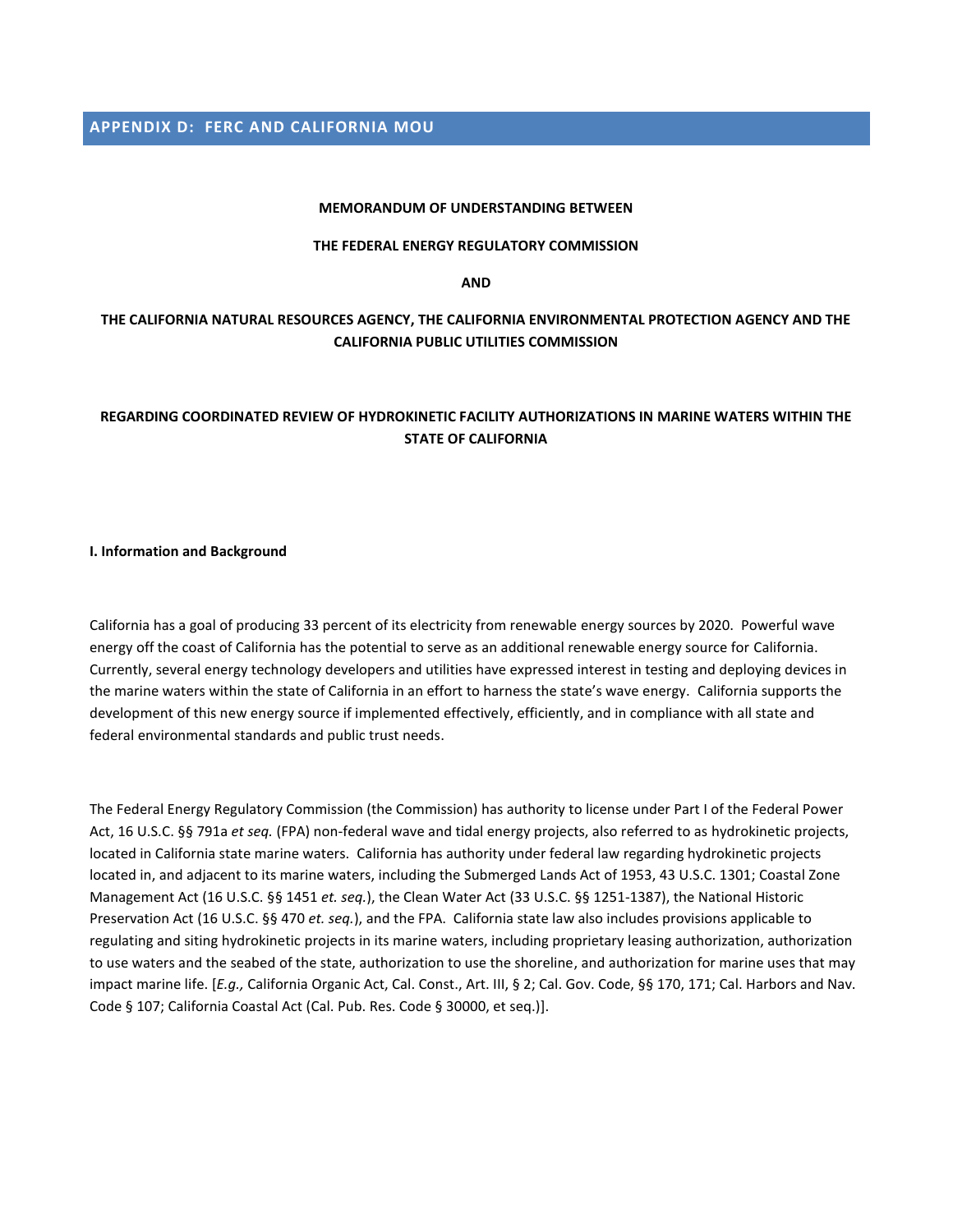#### **II. The Parties**

This Memorandum of Understanding (MOU or Agreement) is entered into by and between the California Natural Resources Agency, the California Environmental Protection Agency, and the California Public Utilities Commission ("California Parties") and the Commission (collectively referred to as "Parties"). This Agreement will become effective as of the latest date shown on the signatures page(s), which are attached to this Agreement and incorporated herein.

#### **III. The Purpose**

This Agreement seeks to develop a procedure for coordinated and efficient review of proposed hydrokinetic projects that is responsive to environmental, economic, and cultural concerns, while providing a timely and predictable means for developers of such projects to seek necessary state and federal approvals. This procedure will include study, monitoring, and evaluation of the energy potential and economic viability of hydrokinetic projects, as well as the environmental, economic, cultural and other effects of these projects. Where lawful, relevant information will be shared among the Parties and, will inform decision-making concerning request for authorizations for hydrokinetic projects within California marine waters.

The California Parties will coordinate with the following California agencies to ensure that the purposes outlined in this Agreement are met: the California Coastal Commission, the San Francisco Bay Conservation and Development Commission, the California State Lands Commission, the California Department of Fish and Game, the California Energy Resources Conservation and Development Commission, the California State Water Resources Control Board, California Department of Parks and Recreation and the California Ocean Protection Council. These agencies are herein referred to as the "California agencies".

#### **IV. Principles of the Agreement**

- 1. The Parties mutually agree to support timely processing of applications, consistent with all state and federal review requirements, for regulatory and other approvals required for hydrokinetic projects in California marine waters to promote clean, renewable sources of energy.
- 2. The Parties recognize that any pilot project license or other license issued by the Commission for a hydrokinetic energy project in California state waters must give equal consideration to power and development purposes and the purposes of energy conservation, the adequate protection, mitigation of damage to, and enhancement of, fish and wildlife (including related spawning grounds and habitat), the protection of recreational opportunities,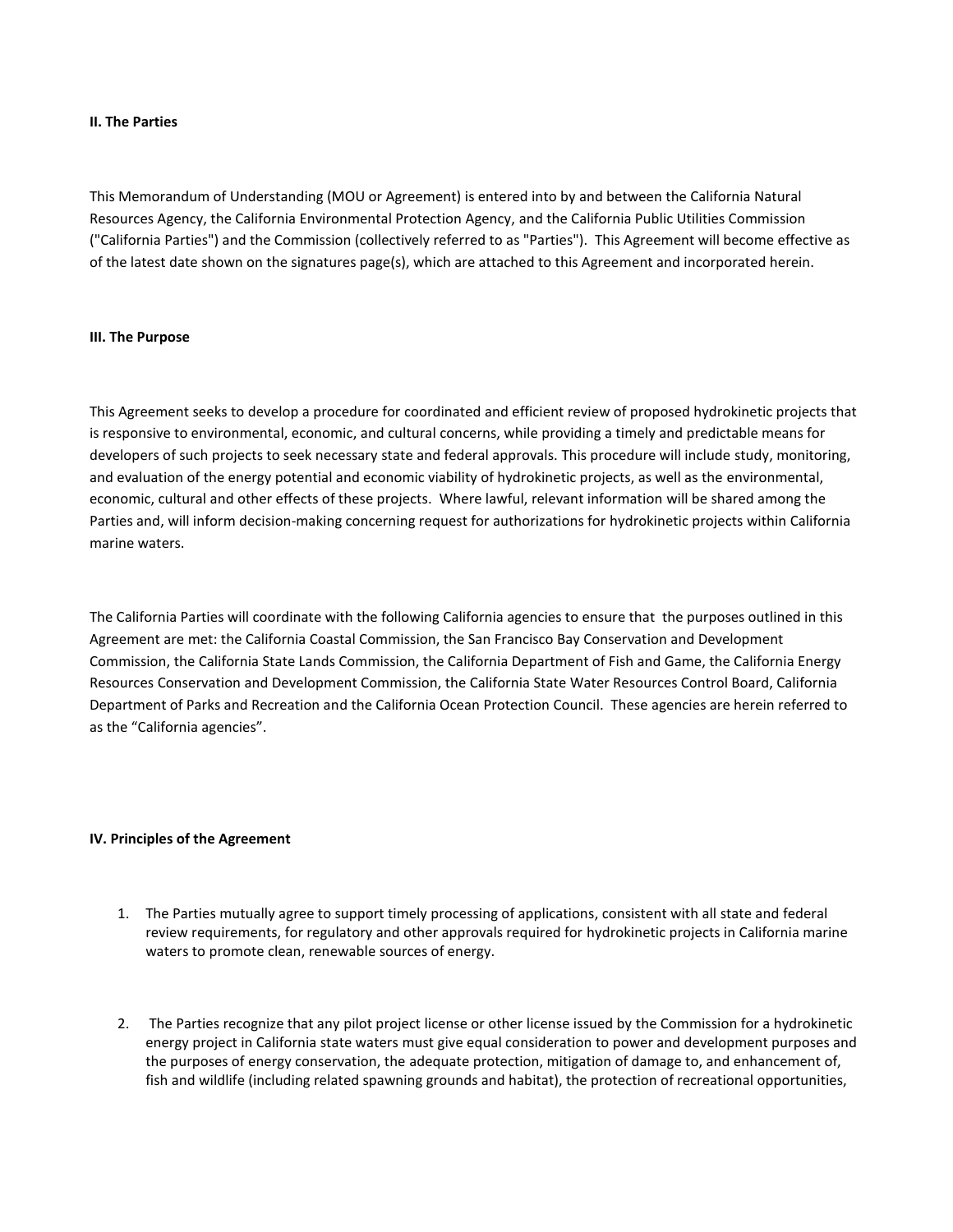and the preservation of other aspects of environmental quality for beneficial public purposes. [16 U.S.C. § 797(e); § 803(a)(1)(2000).]

- 3. The Parties acknowledge that California intends to develop hydrokinetic project siting recommendations that would include guidelines for siting consistent with state marine protection laws, navigation needs; commercial, recreational and fishery habitat needs; and other public trust and state authorized marine uses. California may submit these guidelines as part of a comprehensive plan, or other process to the Commission for consideration. The Commission agrees that it will consider incorporating these guidelines as permit or license conditions to the fullest extent possible. In addition, the Commission agrees to consider any terms and conditions recommended by California under section 10(a) of the FPA.
- 4. California recognizes that a Commission license may not be required under Part 1 of the FPA in certain limited circumstances for the testing of hydrokinetic new technology [111 FERC ¶ 61,024]. Therefore, there may be wave and tidal energy projects that proceed on an experimental basis without a Commission license while additional data concerning the effects of such projects are gathered. Regardless, the Parties acknowledge that required California permits, leases, or licenses must be obtained for any proposed project. These permits, leases, or licenses will require hydrokinetic technology performance reporting and study results, and safeguards to ensure that the project will not have a significant adverse effect on environmental, economic, and cultural resources.
- 5. The Parties agree to encourage applicants to seek pilot project licenses prior to a full commercial license to allow adequate testing of untested devices or device operations before commercial deployment. For pilot project licenses in California marine waters, the Commission will consider limiting the footprint and/or the number of devices that can be tested in order to minimize environmental risk. In addition, the Commission will require that pilot projects have a short term (around five years), not be located in sensitive areas, include a standard condition requiring project alteration or shutdown in the event that there was an unacceptable level of environmental effect, and require decommissioning and site restoration at license expiration if a standard license is not sought, consistent with the Commission-issued White Paper on Hydrokinetic Pilot Project Licensing (April 14, 2008). California permits, leases, or licenses will require hydrokinetic technology performance reporting and study results, and safeguards to ensure that pilot projects will not have a significant adverse effect on environmental, economic, and cultural resources.
- 6. When any of the Parties becomes aware that a prospective applicant may seek a preliminary permit or license from the Commission to study or develop a hydrokinetic project in California marine waters, the Party obtaining the information will promptly notify the designated representative of the other Party. The California Parties, in cooperation with other California agencies, will work with the Commission to coordinate review of the project, identify potential issues, and determine information and studies necessary for issuing required state and federal project authorizations. The Parties will consult with prospective applicants and stakeholders in determining appropriate information and study needs.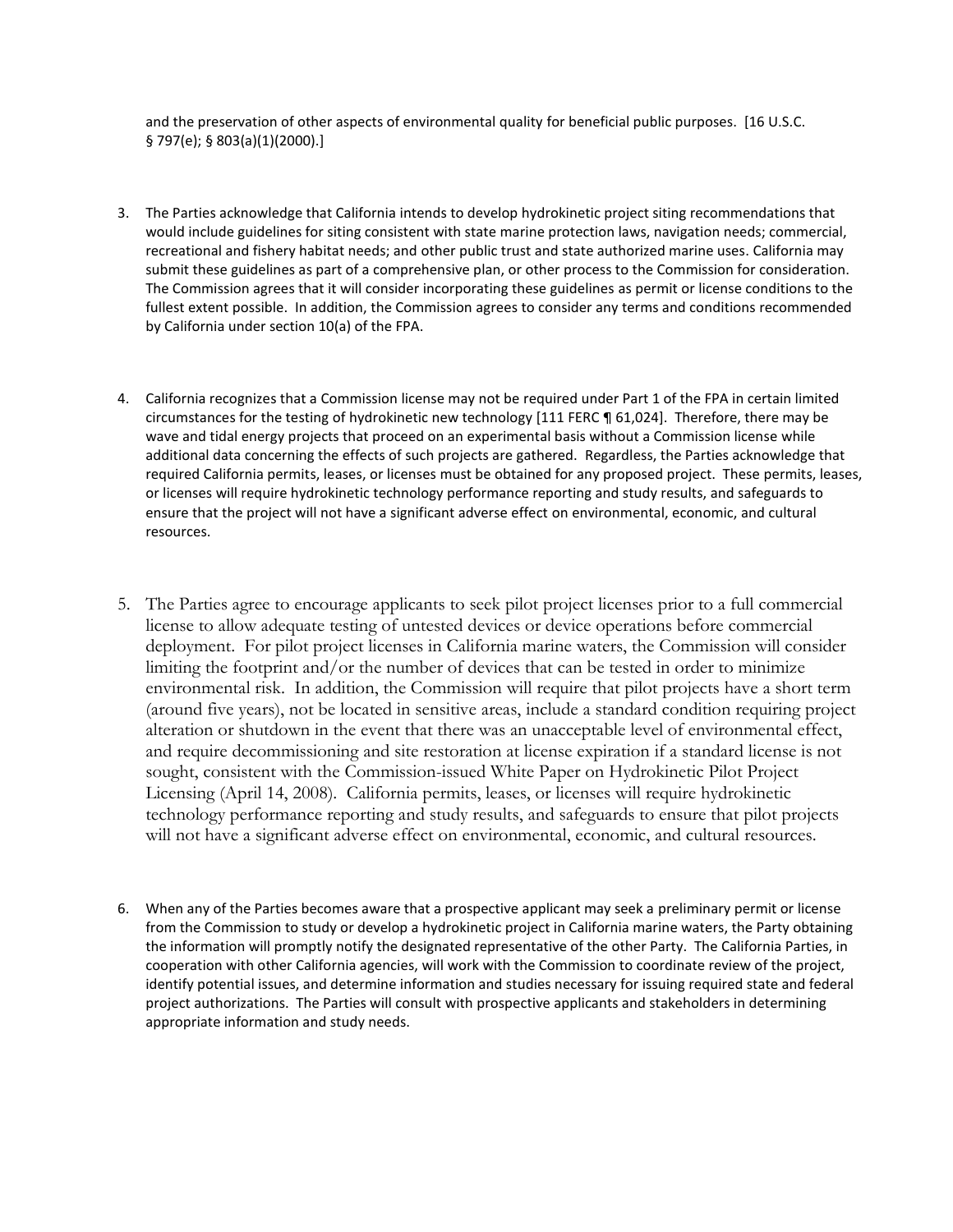- 7. Where a prospective applicant seeks to use any Commission licensing process for hydrokinetic projects to be located within California marine waters, the Commission and the California Parties, with assistance from the California agencies, agree to confer, as early in the process as practical, in order to reach agreement on a schedule for processing the application as expeditiously as practicable, while ensuring sufficient time for the necessary state and federal reviews. Such a schedule to be issued by the Commission will include proposed timelines for review of the application, issuance of any environmental document required, and the issuance by California and federal agencies of any permits, licenses, and leases that may be required under federal or California law. To the extent feasible, the California Parties will complete any actions required of them within timeframes established in the schedule. Notwithstanding the foregoing, the California Parties will complete such actions by deadlines established by law.
- 8. The Parties further agree that they will use their best efforts to encourage other federal agencies and stakeholders that have an interest in a proposed hydrokinetic energy project within California marine waters to help develop and comply with a coordinated schedule for the review of the project.
- 9. The Parties agree that they will work to coordinate their environmental reviews of any proposed hydrokinetic projects within California marine waters and subject to Commission licensing jurisdiction, so that documents prepared by the Commission for review under the National Environmental Policy Act 42 USC §§ 4231 *et seq*. (NEPA) may, to the extent practicable and permitted by California law, be used by California to satisfy the requirements of the California Environmental Quality Act (CEQA) [Public Resources Code section 21000, *et seq*. and 14 Cal. Code Regs. 15000, *et seq.*] and other similar requirements that are enforceable policies of California's Coastal Zone Management Program under the CZMA, or any other required actions to be taken by California. The Parties also agree to consult with stakeholders, including project developers and local communities, concerning the design of studies and environmental measures (including adaptive management and mitigation).
- 10. Where a prospective applicant seeks to use any Commission licensing process for hydrokinetic projects to be located within California marine waters and/or the adjacent Outer Continental Shelf, the Parties agree to confer, as early in the process as possible, with the Minerals Management Service to schedule federal processing of the application and review under NEPA in a manner that is coordinated and does not create two separate review processes for California.
- 11. The Parties recognize that the Commission cannot issue a license for a hydrokinetic facility within California marine waters that will affect any land or water use or natural resource of California unless the California Coastal Commission or the San Francisco Bay Conservation and Development Commission concurs that the project will be consistent with the enforceable policies of California's approved Coastal Management Program or waives concurrence. Any such license will also include, to the maximum extent feasible, the terms and conditions determined by other California agencies (such as those required by CEQA or other state laws and regulations) to be necessary to avoid, minimize, and mitigate damage to fish, wildlife and public trust resources.
- 12. The Parties recognize that California will evaluate the potential of California hydrokinetic energy projects to meet the state's renewable energy development policies and renewable energy portfolio standard. California also certifies energy facilities as eligible for its renewable portfolio standard. To facilitate California's ability to evaluate hydrokinetic energy potential, the Parties agree to share information from project developers regarding their facility's energy production, including, but not limited to, a facility's nameplate capacity, capacity factor, the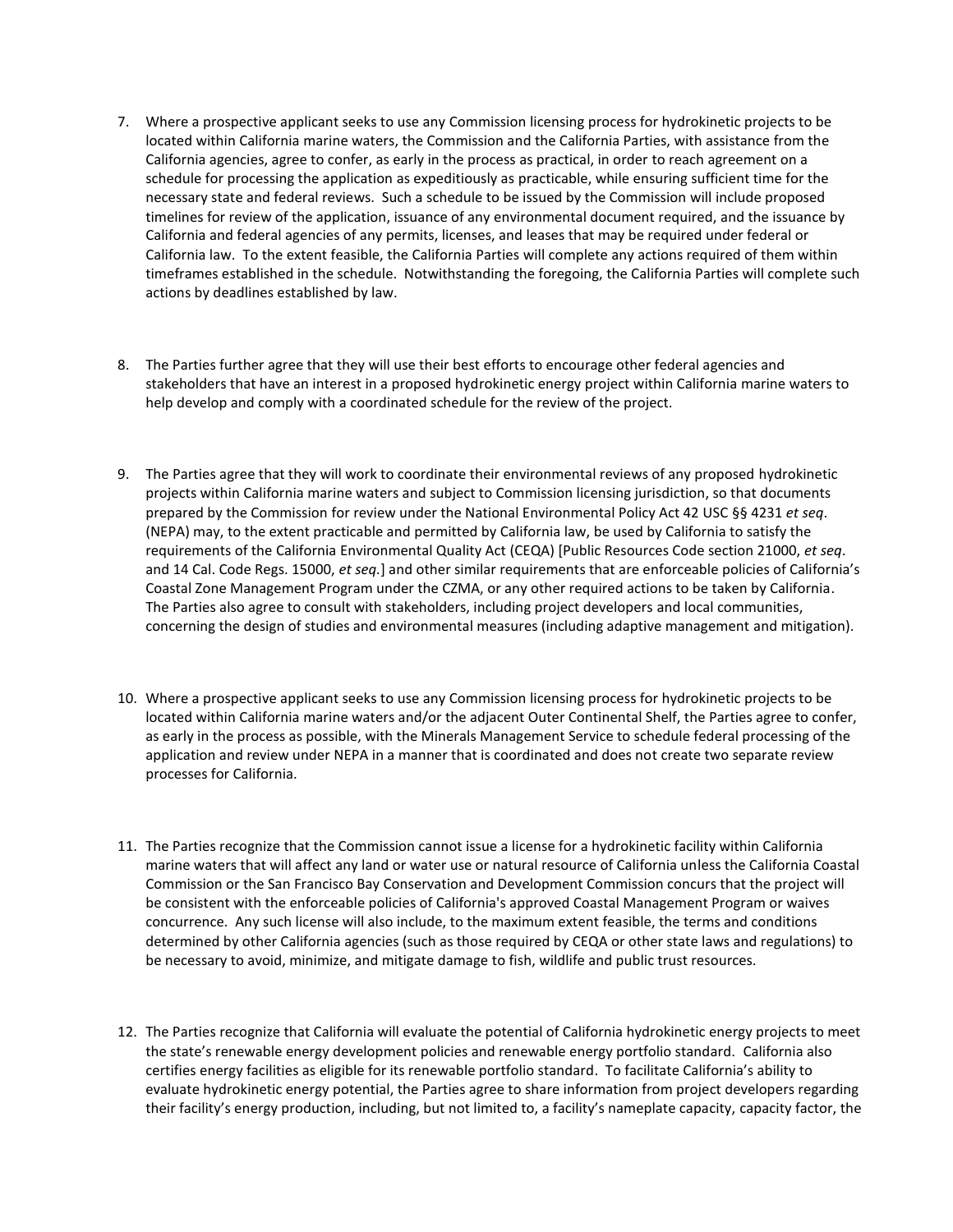electricity generation or potential for electricity generation, operating history, outages, use of fossil fuels, first point of interconnection to the Western Energy Coordinating Council (WECC) transmission system, and, if applicable, power purchase contract awards, during a project's licensing application process and/or license term; provided that dissemination of the information is not otherwise protected from disclosure.

- 13. The Parties will designate primary management contacts to resolve any procedural issues that may arise in the review of a specific proposed hydrokinetic project within California marine waters. However, nothing in this MOU shall compromise or affect the rights of any party to seek relief through any available administrative or judicial process.
- 14. Nothing in this MOU requires any party to take any action that is contrary to applicable federal or state law or regulation.

#### **V. Amendment and Termination**

15. This MOU may be modified at any time by the mutual written agreement of the Parties. Any of the Parties may terminate this MOU upon thirty (30) days written notice to the other Parties. During this period, the Parties shall make good faith efforts to resolve any disagreement.